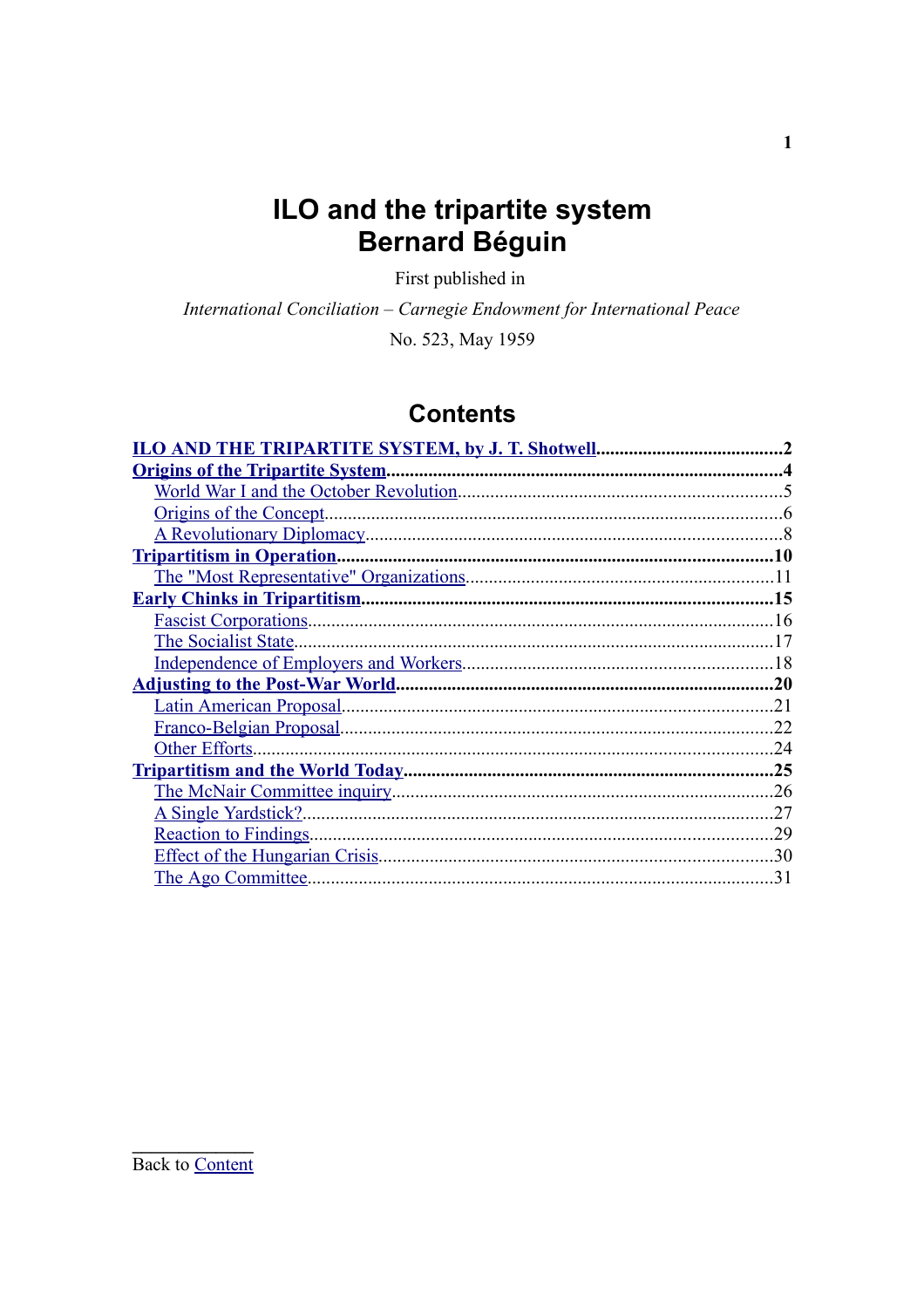# <span id="page-1-0"></span>**ILO AND THE TRIPARTITE SYSTEM, by J. T. Shotwell**

The International Labour Organisation, created at the Paris Peace Conference of 1919, is the first international institution in history participated in by workers, employers, and governments to deal with the problems that are most real to most people the world over, the problems that have to do with the day's work. Its name belies its nature, for it represents all interests, not merely those of labor. It might perhaps be more accurately termed an International Organization for Social justice. There is a hint of this broader concej)tion in the Preamble to the ILO Constitution in the statement that universal peace "can be established only if it is based upon social justice." It must be confessed, however, that when we wrote those words into the text, we were not thinking of their far reach but of a formula which would enable us to tie our institution into the structure of that new world order which the League of Nations symbolized.

The idea of the British members of the Commission on International Labour Legislation of the Paris Peace Conference was that, instead of concentrating attention upon any specific social reforms, there should be an annually recurring international labor conference and an international technical staff, which could keep pace with the demands and needs of a changing world. But if it was to do more than pass pious resolutions, in short, if it was to take the lead in actual reforms, it must do so by dealing directly with governments, and that meant creating something that would not be merely an international labor union. It would have to have representation from employers and governments, to represent the whole social structure of the nation.

Such were the conditions that the British founders of ILO met by the novel device of tripartite representation, discussed in this issue of International Conciliation. Admittedly it is a challenging conception, difficult to apply; but the difficulties inherent in each nation under the free economy system have not proved insuperable, as shown by the record of ILO achievement in the number of ratified conventions, a field where almost nothing existed before. A wholly different set of problems arises from the membership of Communist governments, where the tripartite system of representation does not apply, at least not as originally envisaged.

But again, the ultimate test of the work of ILO is the extent of its impact even across ideological frontiers. The strength of this impact lies in the ability of ILO to change its focus and direction in a manner responsive to the changing demands of world society. Emphasis on legal standard-setting is decreasing, and technical assistance to newly industrializing countries is growing. To moderate the disruptive influence of accelerating change, ILO is helping these countries to create patterns of social as well as of economic development. In many fields, ILO's attack upon the underlying causes of friction contributes to the more orderly conduct of international affairs. Thus its efforts to eliminate substandard labor conditions, to increase worker productivity, and to raise consumer purchasing power lessen the need for protective tariffs and import quotas; and this, in turn, is a step toward the more rational How of international trade.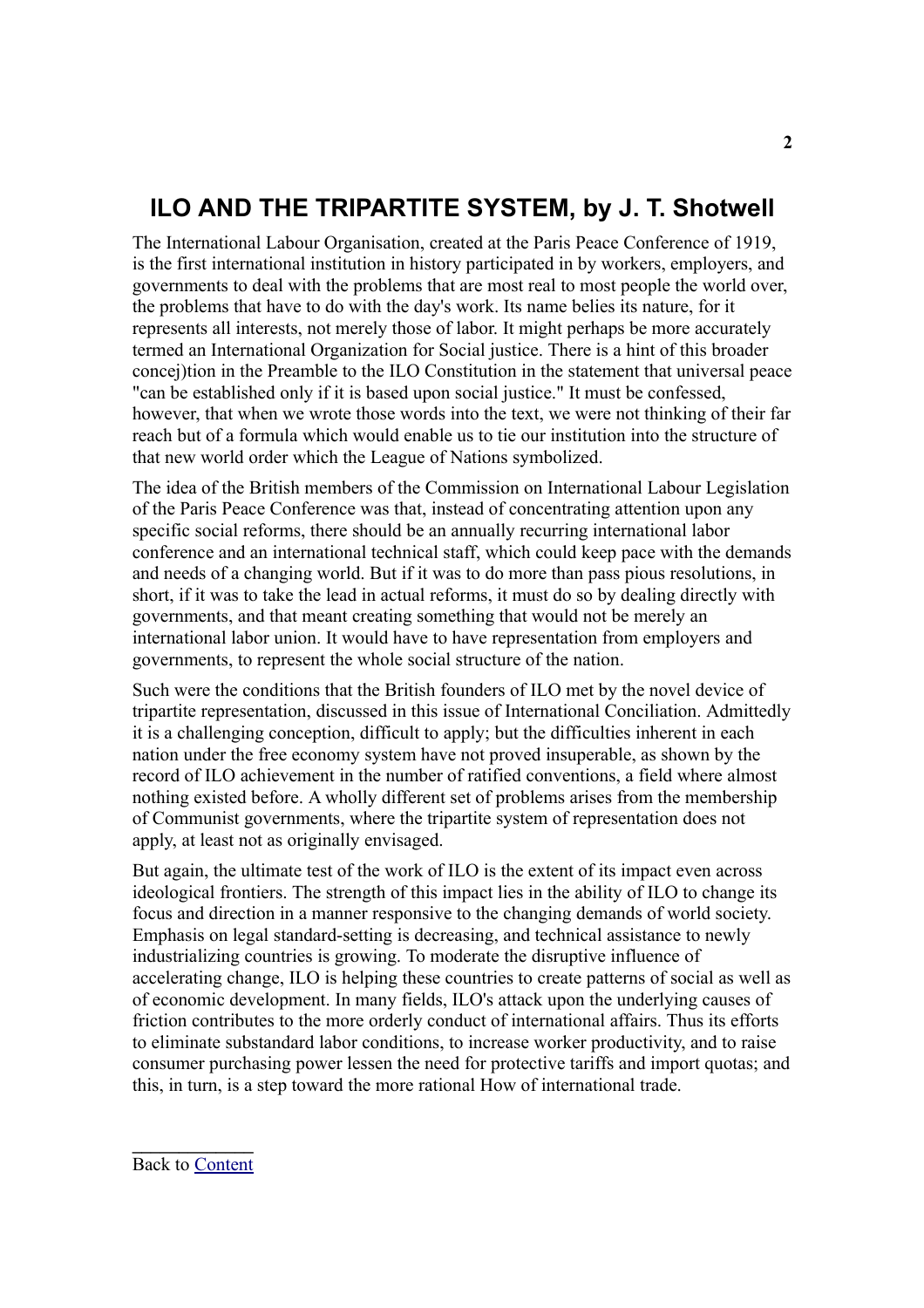In the achievement of such goals, the partnership of labor, industry, and government has been and can still be a significant factor. It is clearly in the interest of the United States and other countries across the world that capital as well as labor should continue to strive for the success of this non-revolutionary institution in its efforts to achieve social justice.

BERNARD BÉGUIN, author of this pamphlet, is foreign political editor of the *Journal de Genève* and a frequent contributor to periodicals in the field of international affairs.

JAMES THOMSON SHOTWELL

President Emeritus

May 1959<sup>[\\*](#page-2-0)</sup>

**3**

<span id="page-2-0"></span><sup>\*</sup> In the printed edition, J. T. Shotwell's foreword came before the table of content.

**\_\_\_\_\_\_\_\_\_\_\_\_\_** Back to [Content](#page-29-0)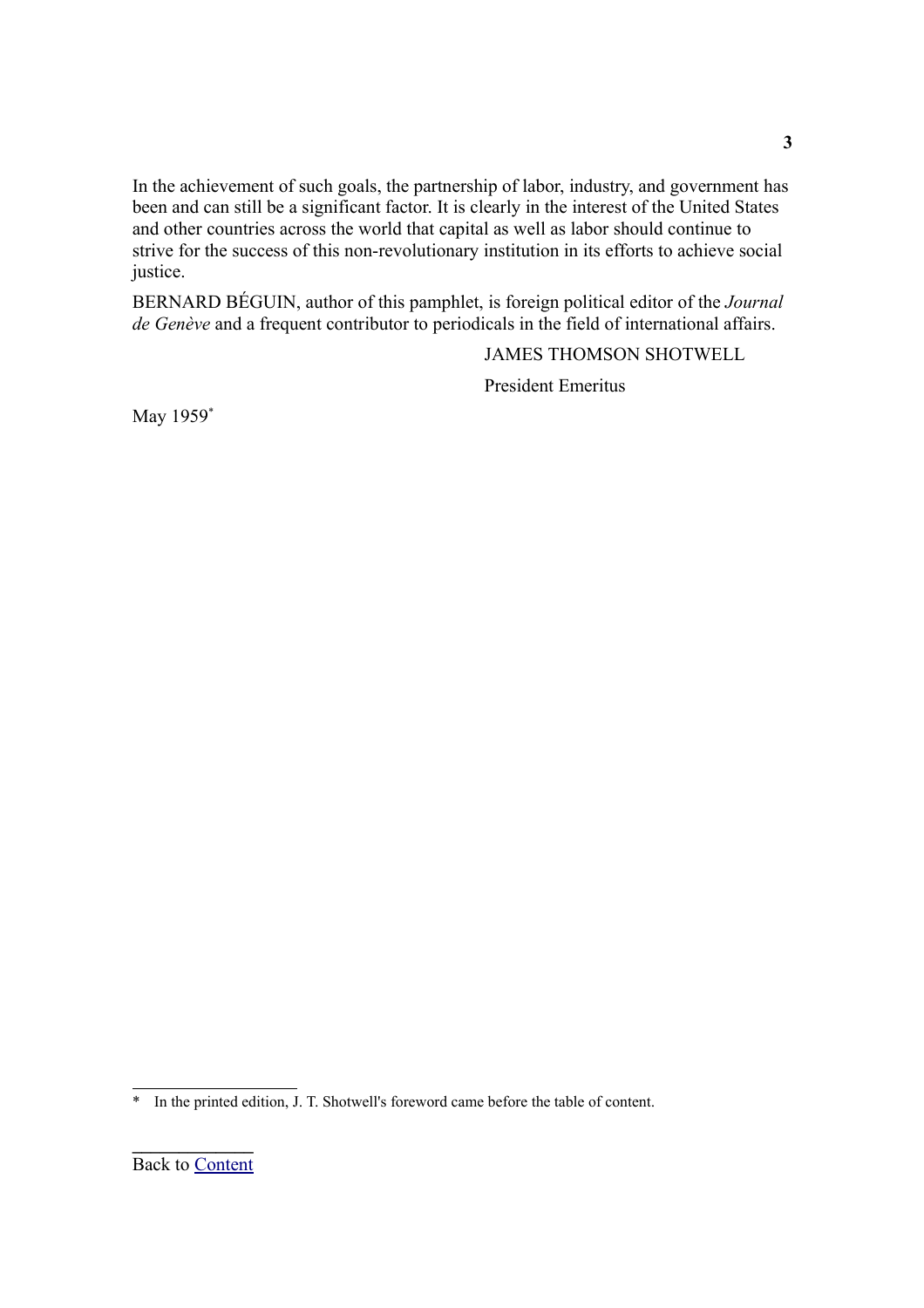## <span id="page-3-1"></span>**Origins of the Tripartite System**

IT BEGAN IN A little restaurant in Soho one evening in December 1916. David Lloyd George had just succeeded H. H. Asquith and, to consolidate his position, was seeking the collaboration of the labor movement. Several posts in the government were offered to labor, and Thomas Jones, Lloyd George's Principal Private Secretary, was asked to study procedures for creating a Ministry of Labour. Thomas Jones knew a young labor expert in the Board of Trade whose reputation had not yet extended beyond the limits of the Brit;sh civil service but whose influence was markedly to affect the operation of the International Labour Organisation (ILO) for more than thirty years – Edward J. Phelan. Jones and Phelan dined together in Soho and out of their conversation was born a project-the genesis of ILO.

Some might take issue with this statement, for in history there are no sharply defined beginnings or endings. As early as 1818, Robert Owen, a British cotton manufacturer, sent a memorandum to the Powers at the Aix-la-Chapelle Congress, stressing the benefit to all classes of society of a reform in working conditions. By way of illustration, he pointed to the success he had achieved in his New Lanark plant in Scotland as an enlightened employer. But Owen, "although a pioneer in urging social legislation," never developed his ideas sufficiently for them "to be regarded as the real origins of the movement of today. He never proposed that States should I)ind themselves by conventions possessing legal force." [1](#page-3-2)

Twenty years after the Aix.la-Chapelle Congress, the French liberal, Jérôme Blanqui, proposed in his *Cours d'économie industrielle* that labor reforms be "adopted simultaneously by all industrial nations which compete in the foreign market."<sup>[2](#page-3-3)</sup> Here can be seen the prefiguration of the clauses on the harmonization of social legislation which, in 1958, characterized the Rome Treaty establishing the six-nation European Economic Community.

The Swiss like to remember that a year before the French Revolution of 1789, jacques M. Necker, Genevese banker and French Finance Minister, pointed out that any benefits derived from the exploitation of labor were purely transitory. In his work, *De l'importance des opinions religieuses*, he declared that the country which first abolished the day of rest would gain a temporary advantage, but as soon as "all the sovereigns followed this example, the old relationships which today determine the respective advantages of the various trading nations would not be altered."

### <span id="page-3-0"></span>*World War I and the October Revolution*

It was not until the first World War that labor itself came to grips with the problem of obtaining international labor legislation. The spearheads of this movement were the

**4**

<span id="page-3-2"></span><sup>1</sup> James T. Shotwell, ed., *The Origins of the International Labor Organization* (New York, Coltumbia University Press, 1934), vol. i, p. 3.

<span id="page-3-3"></span><sup>2</sup> Cited in ibid., p. 4.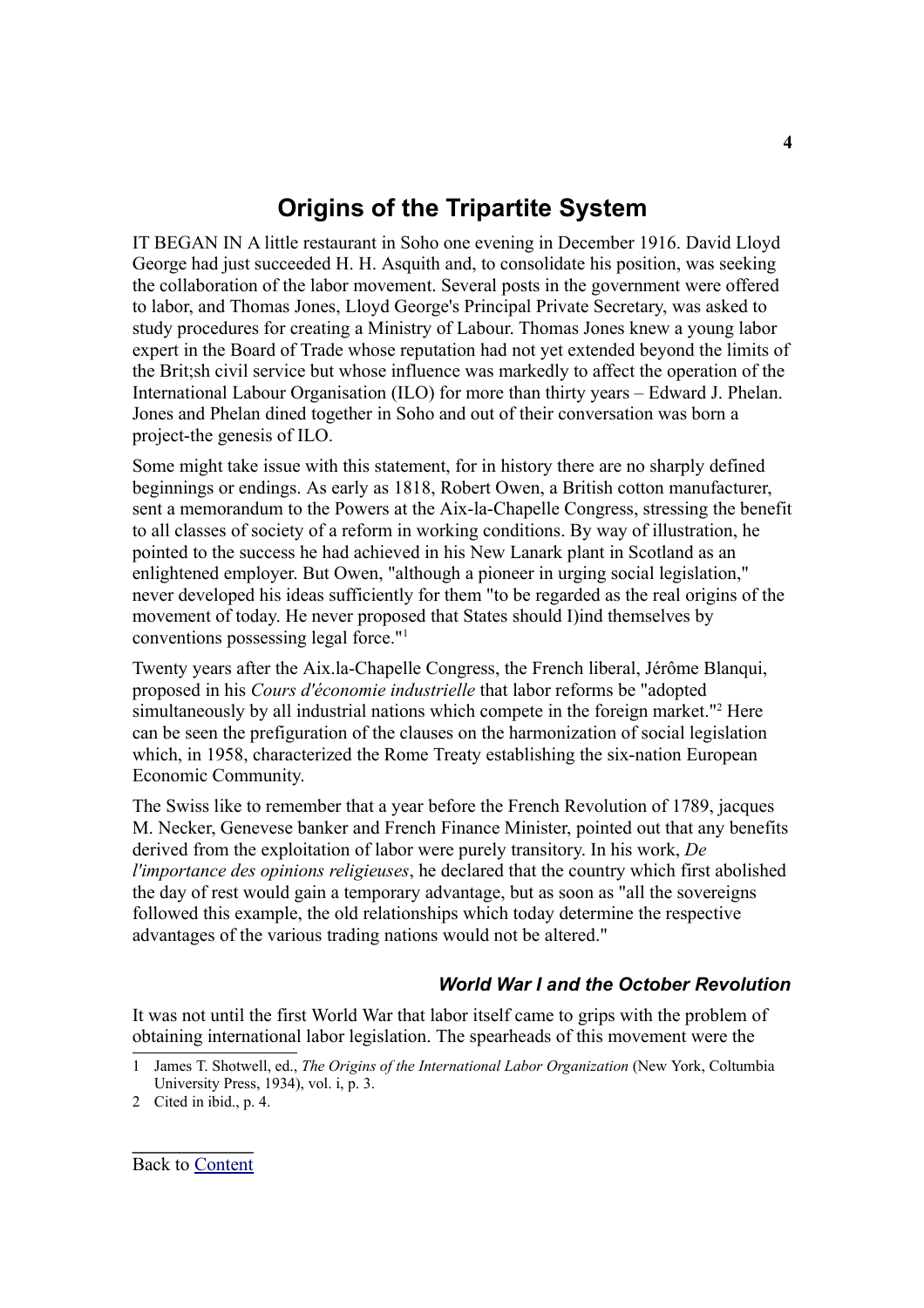International Federation of Trade Unions and the Socialist International. The former, a product of the nineteenth century trade-union movement, was imbued with the "philosophy of direct action by employers and employees without interference from the state." The latter was a "union of the labor groups who were interested in securing for labor political as well as economic power through the socialization of the state."<sup>[3](#page-4-0)</sup>

From 1914 on, "conventions and congresses of every shade and variety of labor opinion clamored for a just peace and for a recognition in the peace treaty of the rights of labor." [4](#page-4-1) The Workers' Conference in Leeds in July 1916 asked that the peace treaties put the people beyond "the attacks of international capitalistic competition." [5](#page-4-2) By the time the Paris Peace Conference convened, the urgency of these demands had been heightened. The Bolshevik revolution had been carried through to a victorious conclusion and was threatening the established order all over Europe. Unrest and strikes marked the end of hostilities in many European countries, including those like Switzerland and the Netherlands which had not been shaken by the war. The working classes began to believe that the years, if not the weeks, of capitalism were numbered.

Given this situation, which was threatening more or less all over the world, there could be no question of giving labor representatives merely a consultative and preparatory role in the projected organization for international labor legislation. Today one reads the preamble of the ILO Constitution with an indifferent eye. But when Clemenceau had to mobilize 30,000 men to hold the streets of Paris in the middle of the Peace Conference, the admonition was taken seriously that '.conditions of labour exist involving such injustice, hardship and privation to large numbers of people as to produce unrest so great that the peace and harmony of the world are imperilled." [6](#page-4-3)

Great Britain, anxious to give satisfaction to the labor movement and also to dam the revolutionary tide, proposed an international labor organization. There was to be a permanent administration which would hold periodic conferences. Delegations would consist of representatives of employers and labor, side by side with government delegates and with the same standing. The non-governmental delegates were to be chosen in agreement with the most representative organizations of employers and labor.

This proposal was officially submitted to the Peace Conference by G. N. Barnes, the labor representative in Lloyd George's coalition government. Mr. Barnes stressed that it had been accepted by the parliamentary committee of the Trade Union Congress. Moreover, the United States delegate who presided over the Commission on International Labour Legislation, charged by the Peace Conference with studying this project, was the president of the American Federation of Labor, (AFL), Samuel Gompers. The official façade, designed to make fair recompense for the war effort of the workers, was thus "labor."

<span id="page-4-0"></span><sup>3</sup> Ibid., p. 57.

<span id="page-4-1"></span><sup>4</sup> Ibid.

<span id="page-4-2"></span><sup>5</sup> Ibid., vol. ii, p. 23.

<span id="page-4-3"></span><sup>6</sup> Constitution of the International Labour Organisation, Preamble.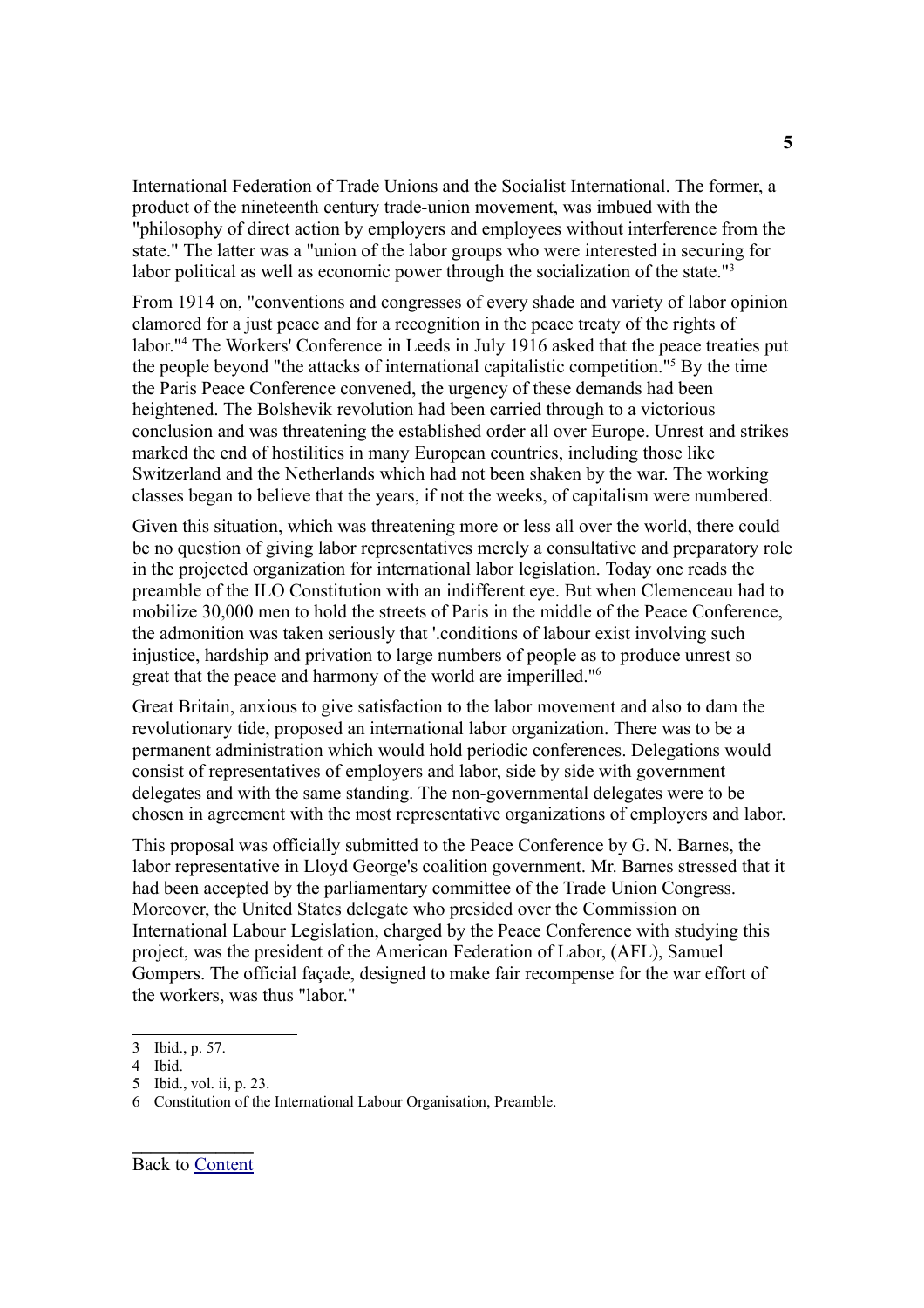But the question remains, who, behind die official façade, were the real authors? In studying the origins of any international instrument, this is the heart of a problem that will always confront historians.

### <span id="page-5-0"></span>*Origins of the Concept*

Where did tripartitism come from? Oddly enough, this question was still being asked forty years after the event. In 1955, the ILO Committee on Freedom of Employers' and Workers' Organisations, called the McNair Committee, admitted that it was not aware of any official exposition of the principles underlying the tripartite structure of the I.L.O. It is, however, clear that one object successfully achieved by the tripartite structure has been to ensure that the International Labour Organisation, unlike most, if not all, other international organisations, should not be one in which governments and governments alone have a voice. Anyone who is familiar with the events lying behind the Labour Part of the Peace Treaties concluded at the end of the First World War must be aware that there was a strong desire on the part of Labour in many countries that its voice should be heard in international discussions upon industrial conditions. In order to ensure a just equilibrium, it was necessary that the employers should likewise be represented." [7](#page-5-1)

Despite the "strong desire" of workers to be heard, they were far from envisaging a tripartite collaboration of workers, employers, and governments. When Léon Jouhaux, Secretary of the Confédération Générale du Travail (CGT), declared in a memorandum to the Workers' Conference at Leeds diat "labor, like capital, internationalises itself more and more," [8](#page-5-2) he had no desire, when it came to the inclusion of labor clauses in the Peace Treaty, to see employers acting as a counterweight to the "tremendous moral authority" that, according to the demands of the AFL, an international labor organization ought to have.

In order to find the authors of this concept, it is high time to return to the little Soho restaurant. When Thomas jones consulted Edward J. Phelan about creating a Ministry of Labour, a chain of events was set in motion that was to have far-reaching consequences. Mr. Phelan was convinced that the minister of a newly created department would have no influence in the Cabinet unless he could have recourse to a research and documentation service which would make it possible for him to suggest carefully thought out concrete proposals. The new ministry therefore included a research division directed by Sir John Hope Simpson. He reported to the Assistant Secretary of the Ministry, Mr. Harold B. Butler, who was later to be Deputy Director and then Director of the ILO Office. The chief of the division had two assistants, one for home questions and the other, Mr. Phelan, for foreign questions.

<span id="page-5-1"></span><sup>7</sup> *Report of the Committee on the Extent of the Freedom of Employers' and Workers' Organisations*, International Labour Office Doc. 131/7/8, para. 9. (Governing Body. 131st Sess., 6-10 Mar. 1956, Agenda item 7; reproduced in the International Labour Office *Official Bulletin*, vol. xxxix, No. 9.

<span id="page-5-2"></span><sup>8</sup> Reproduced in Shotwell, op. cit., vol. ii, p. 19.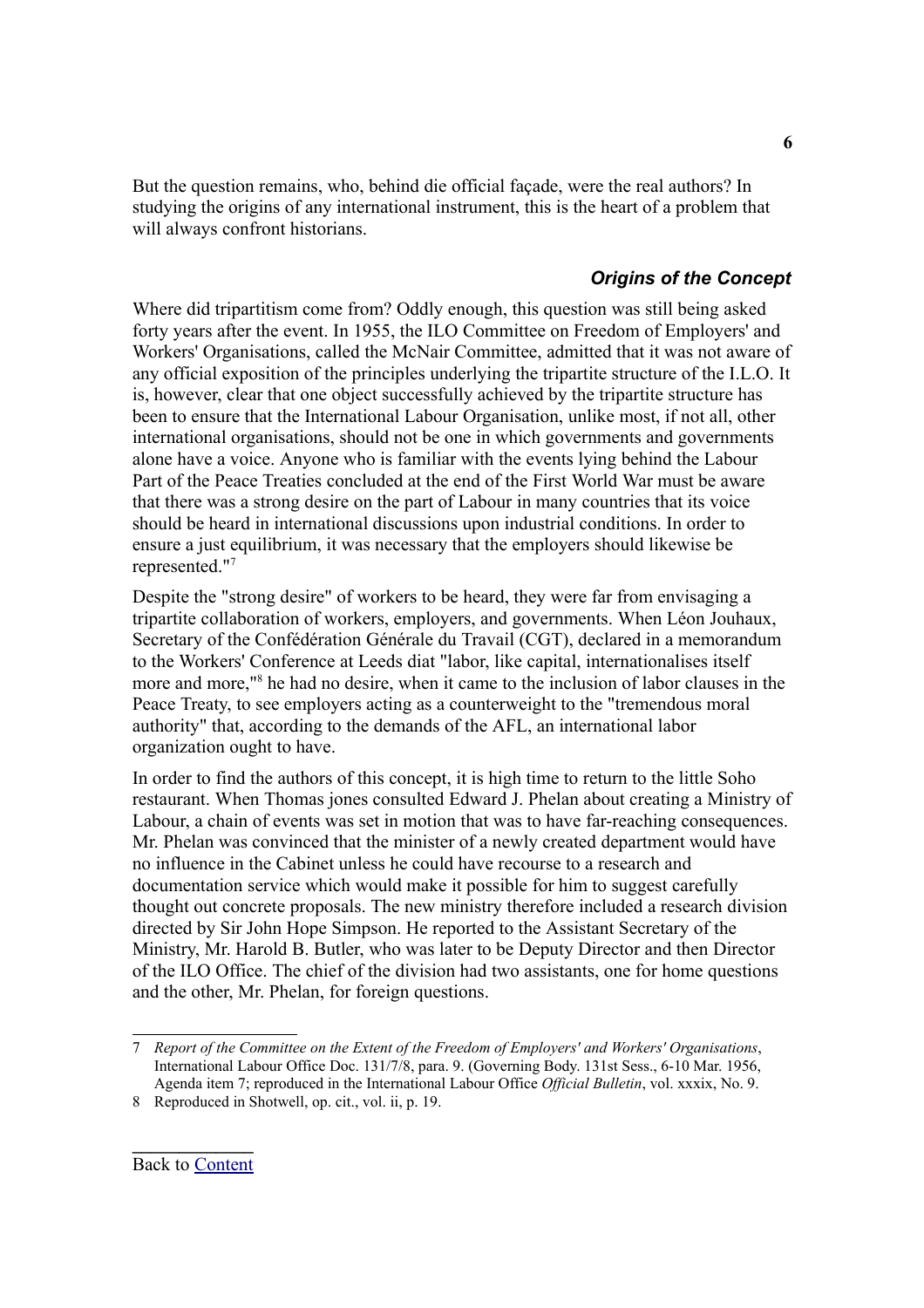This core of civil servants had at its disposal the experience already acquired by the Home Office and by the Board of Trade in the realm of industrial production. The Board of Trade was particularly concerned with the problem of work stoppages and, in order to sustain the war effort' had created joint councils of employers and workers within industries that had not been unionized and where salaries were especially low. It was upon this experience that Mr. Phelan drew when he drafted his first proposal for ILO.

Thus it was not the trade unions, nor was it the Ministers of Foreign Affairs, who believed that "in order to ensure a just equilibrium, it was necessary that the employers should likewise be represented." Even less was it the employers, who were indifferent if not openly hostile to the principle of international labor legislation. The concept was that of a great civil servant, and that is why it is not clearly manifest in the official reports. True, the idea was in the air and was making progress in circles concerned with social questions. In England, even Sophy Sanger wrote in the August 1917 number of the periodical, *World's Labour Laws*:

What we want is a permanent International Council of Labour Legislation representative of employers and workers as well as of government departments, with power to draw up international regulations and to devise mcans of supervising their observance in the different countries concerned.<sup>[9](#page-6-0)</sup>

But it was thanks to Mr. Phelan that tripartitism in ILO saw the light of day in Part XIII of the Versailles Treaty. For the next forty years, the practical common sense and genius for compromise of British administration buttressed tripartitism through all the stresses and strains of its existence.

For some years working class circles remained suspicious of the tripartite formula. If Léon Jouhaux, for example, nevertheless rallied to it, this was because he saw in the international legislation a means of introducing socialist ideas into countries and territories where the working classes were not yet organized and could not themselves assert their demands. If in time he became one of the most faithful pillars of the Organisation, if during the Fascist period he went so far as to invoke the solidarity of employers' and workers' groups, whose common destiny was menaced by government infiltration, it can be said, without betraying his memory, that he always considered the presence of employers in ILO as an obstacle to the progress of social legislation. And if, on the personal level, he finally acquired at moments the conspiratorial wink that is exchanged between adversaries who have met too long in parliamentary routine, as a labor leader he could easily have done without the presence and the vote of the employers. Faithful to the end to his report to the Leeds Conference, he believed that ILO should devote itself to the emancipation of the working class.

<span id="page-6-0"></span><sup>9</sup> A. M. Allen, *Sophy Sanger, A Pioneer in Internationalism* (Glasgow, The University Press, 1958), p. 111.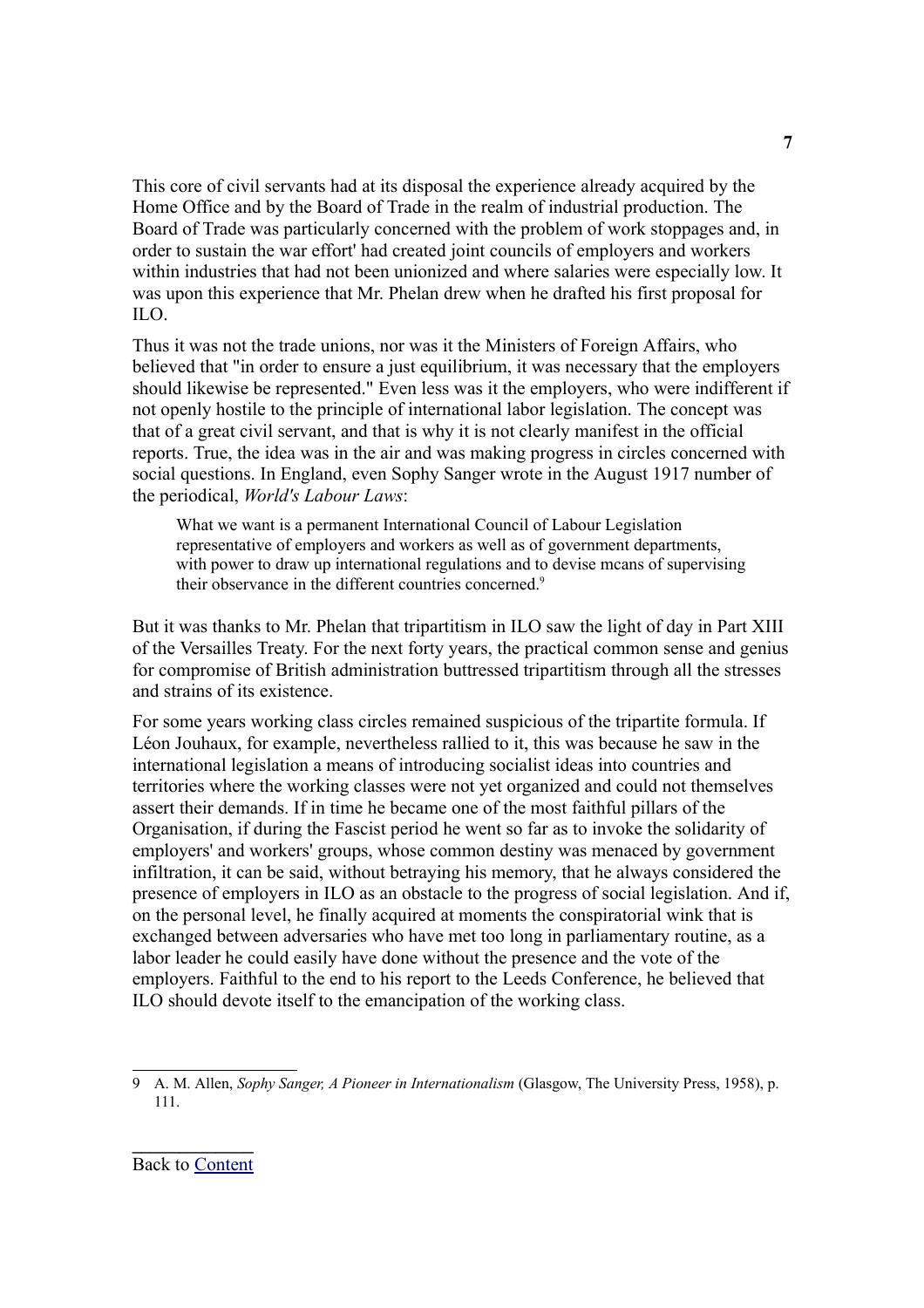### <span id="page-7-0"></span>*A Revolutionary Diplomacy*

Without seeking to revolutionize society, the British civil servants who drafted the charter of ILO were nonetheless determined, for constructive purposes, to overturn a certain number of traditions. The immediate antecedents of ILO between the end of the nineteenth century and the beginning of the first World War had been either intergovernmental conferences or congresses of individuals with no official character, chosen primarily for their social sense and technical competence. The two labor conventions adopted before 1914 – one on prohibition of the use of white phosphorous in the manufacture of matches, and one on night work by women – were ratified by only a small number of countries, most of which had already adopted the recommended measures.

The organization responsible for these conventions, the International Association for Labour Legislation, had a tendency (wrote Sir Malcolm Delevingne, a member of the British delegation to the Peace Conference) to dissipate its energies over too vast an area. The great majority of delegates were intellectuals, politicians, professors, doctors, lawyers, social workers. The reports were prepared by individuals with a particular ax to grind and tended to treat only one aspect of problems. The inevitable consequence was that the memoranda and recommendations published by the Association had no influence with governments, concluded Sir Malcolm Delevingne. [10](#page-7-1)

To avoid these pitfalls, and to make "the ILO Office and its director depositaries of that compulsive influence engendered by concern for the public welfare, possession of expert knowledge, and discipline of objectivity,"<sup>[11](#page-7-2)</sup> the British proposed not only a tripartite structure and a permanent organization but a new approach to international convention-making. If the ILO Conference were merely to draft texts for submission to a plenipotentiary conference for the normal procedure of ratification, it would be reduced to the rank of a drafting committee, but if it were to act as a supranational parliament, it would come into head-on collision with the sovereignty of member states in the field of legislation. Hence Mr. Phelan's memorandum provided that it be "incumbent on all the Governments of the States belonging to the League [of Nations] to lay any decision arrived at by a two-thirds majority before their national Parliament for consideration." [12](#page-7-3) Thus a time-honored diplomatic tradition was upset, a tradition that treaties had to be adopted by unanimous vote, signed by plenipotentiaries, and ratified by sovereigns with, where appropriate, the advice and consent of parliaments.

It was traditionally assumed that, for a "convention" to be ratified, at least two signatures had to be appended to the text. Without signatures, it was said, there was no contractual engagement... The authors of Part XIII [of the Versailles Treatyl were reproached with having introduced a procedure for adherence in a void.... Beguiled by this argument which appeared strictly logical, the French Government, therefore, declared that it could only ratify a signed convention, and proposed to

**8**

<span id="page-7-1"></span><sup>10</sup> Shotwell, op. cit., vol. i, p. 50.

<span id="page-7-2"></span><sup>11</sup> Georges Scelle, *L'Organisation Internationale du Travail et le B.1.T*.

<span id="page-7-3"></span><sup>12</sup> Shotwell, op. cit., vol. ii, p. 122.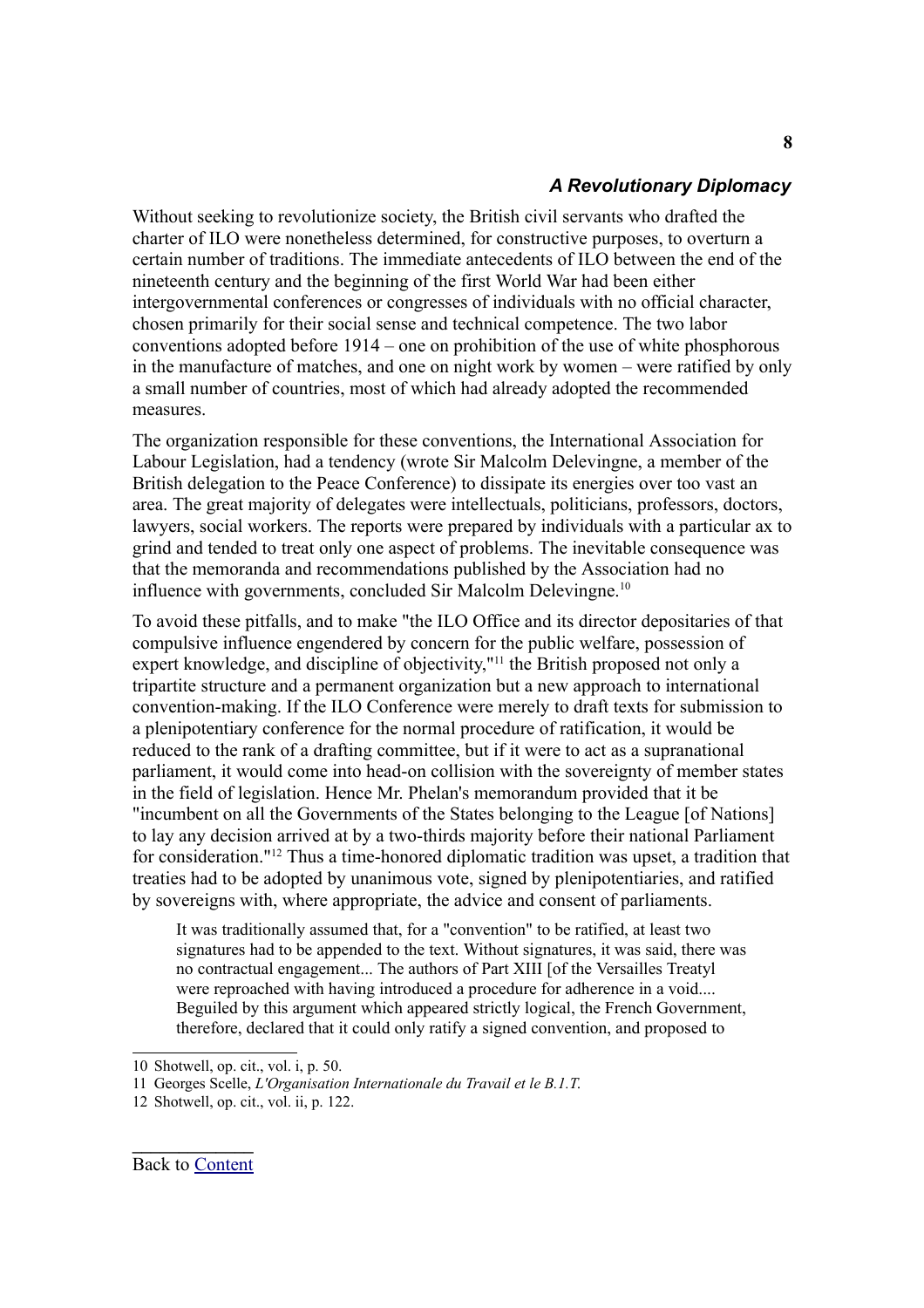Sir Eric Drummond [Secretary-General of the League of Nations] that a protocol be opened prior to the acts of ratification.<sup>[13](#page-8-0)</sup>

The reply that the new system had been instituted partly to avoid complications and delays and partly because conventions were to be voted upon by employer and worker delegates as well as governments did little to allay French alarm. However, luckily for ILO, when the time came to examine the text that was to become its fundamental charter, the Powers were at sword's point on all the basic problems of the Peace Treaty. Preoccupied with this political impasse, the plenipotentiaries unanimously accepted as a whole the proposal of the Commission on International Labour Legislation.

The question still arises today as to whether all the consequences of the decision to use this system had been carefully weighed. In any case, it is a common phenomenon that, once created, international organizations develop a life of their own and acquire individual characteristics, often very different and generally more far-reaching than had been anticipated by the founding governments.

<span id="page-8-0"></span>13 Scelle, op. cit., pp. 179-180.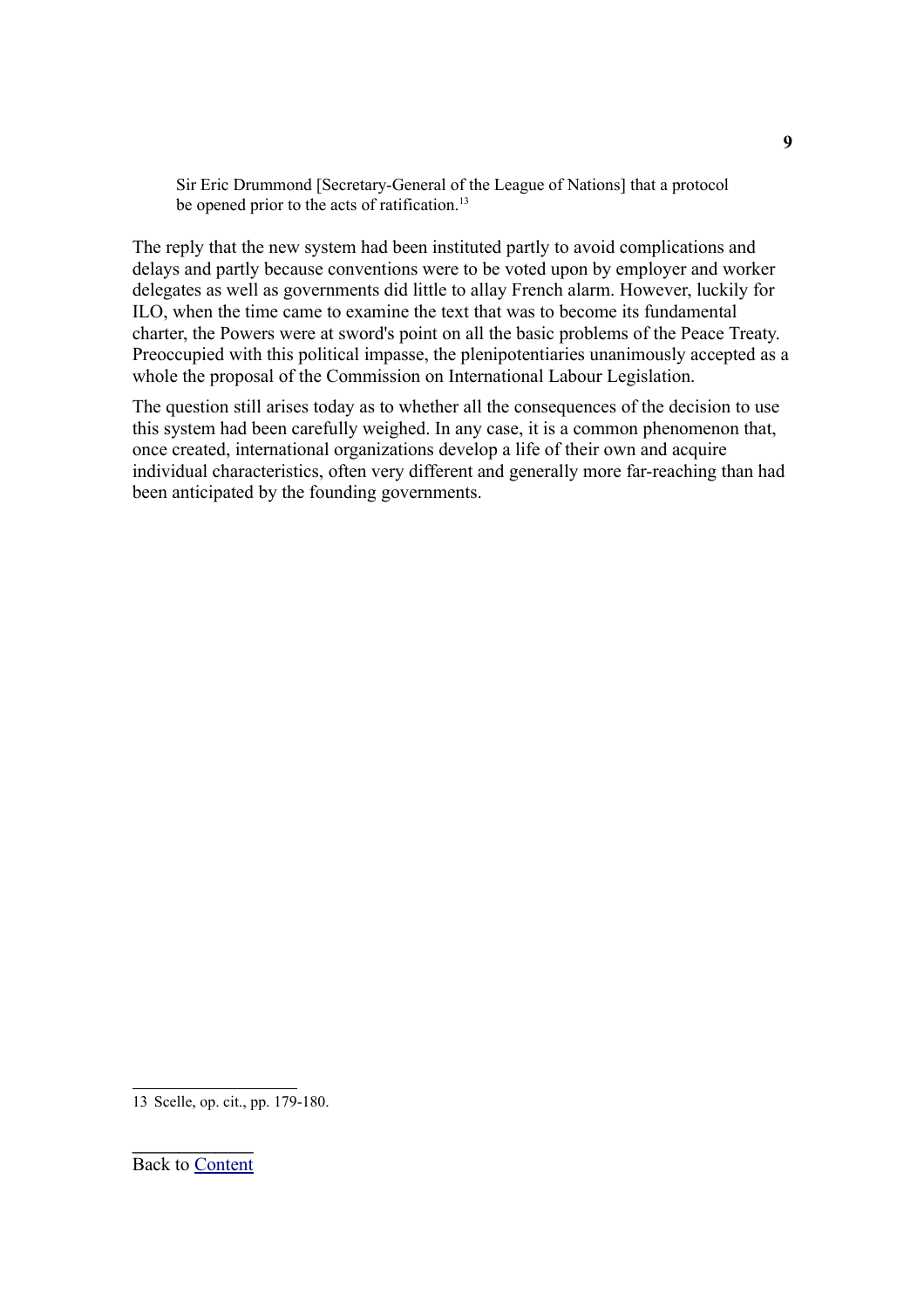### <span id="page-9-0"></span>**Tripartitism in Operation**

TRIPARTITISM IN ILO was predicated on two assumptions: first, that labor and management interests were independent both of each other and of government-a reflection of the existing situation in Western, capitalistic, industrialized countries; and second, that governments, which have the ultimate responsibility for enforcing labor legislation, should not be outnumbered by the non-governmental groups.

The first assumption has been called into question because of the growing participation of the state in the direction of the economy. This was evident when, in 1955, the McNair Committee gave its attention to "Freedom of Employers' and Workers' Organisations."

It was the second, however, that was the primary issue at stake in the early days of ILO. To protect the position of governments, it was finally decided that the ratio of government representation to that of employers and workers should be two-one-one. Thus the Conference was to be composed of four-member delegations from each state: two for the government, one each for employers and workers. In the Governing Body, the same proportions were to obtain: twelve government delegates, six employer and six worker delegates.

This seemingly prudent formula, however, did not protect governments from unpleasant surprises, as was evident at the first ILO Conference held in Washington in the autumn of 1919. As the Conference was unable to reach agreement on a Director, this decision was left in the hands of the Governing Body, which met at the end of the Conference. It was generally agreed that the choice lay between Arthur Fontaine, General Secretary to the Commission on International Labour Legislation, and Harold Butler, who had been made Secretary-General of the Conference pending the election of a Director. Officially neither of these men were candidates, but no other names had been mentioned. At the meeting of the Governing Body, Arthur Fontaine, elected as acting chairman, proposed that at the next session an acting director of the Office be elected. But Léon Jouhaux protested: the workers were getting impatient. Why the loss of time? Why an acting director? Let him be named immediately and finally.

The government delegates were not expecting this outburst. Léon Jouhaux was followed-unforeseen paradox by Louis Guérin, the delegate of the French employers, who was not afraid of taking an independent position and who wanted to block Mr. Butler's candidacy (the League of Nations already had an Englishman, Sir Eric Drummond, as Secretary-General). Mr. Guérin proposed an adjournment of the meeting so that the groups might consult separately and together. In his memoirs, Mr. Phelan noted that these last words escaped the attention of the government delegates. But not for long. When the meeting resumed, Léon Jouhaux announced that the employers' and workers' groups had agreed that the Governing Body should immediately elect a chairman and a Director. Vainly the British government delegate, Sir Malcolm Delevingne, protested that some of the delegations had been named in a provisional capacity only and were not in a position to make binding commitments. By fourteen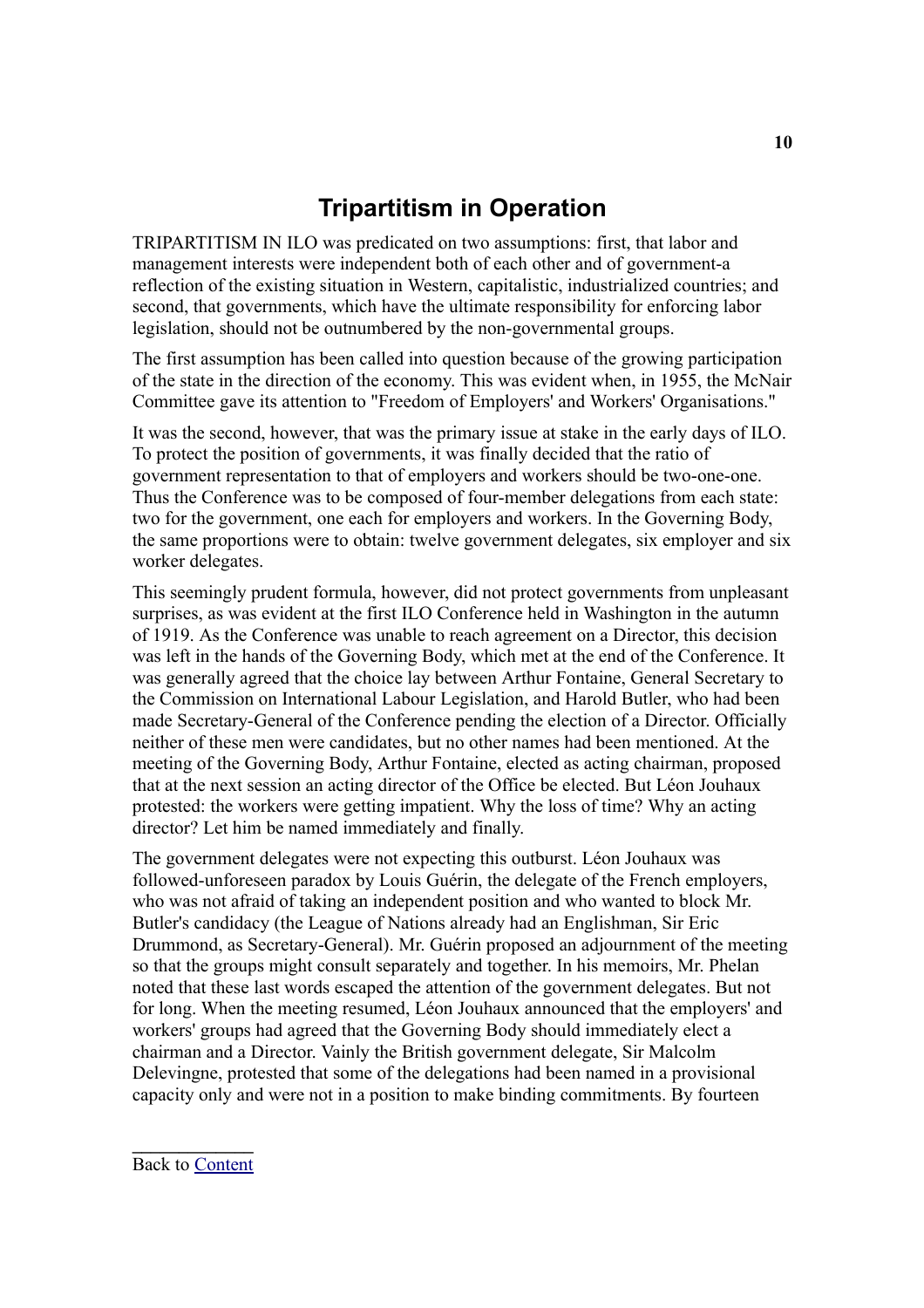votes to five, the Governing Body decided to name a chairman. Mr. Jouhaux then insisted that the nomination be final and not provisional. By twelve votes to nine, the Governing Body supported him. In the election Arthur Fontaine received seventeen votes, Sir Malcolm Delevingne three, and Baron Mayor des Planches (Italy) one. Mr. Fontaine was to continue as chairman of the Governing Body for ten years, but at the same time he was put out of the running for the administration of the Office.

This was only an introduction. just as what was happening was starting to dawn on the governments, Mr. Jouhaux demanded the immediate election of a Director. The British government delegate tried to gain time; this was a crucial decision, there was no time to consider it, there was no candidate:

"If you have no candidate, we have," interrupted Mr. Guérin. "Myself and other Government delegates are only provisionally appointed... We have no authority to vote," objected Sir Malcolm. "Sir Delevingne [sic] voted just now for a permanent Chairman," thundered Jouhaux; "if he has authority to vote for a permanent Chairman how can he have no authority to vote for a Director?" [14](#page-10-1)

By eleven votes to nine, the Governing Body decided to elect a permanent Director. The British and two other government delegates announced that they would not vote. When the ballots were opened, nine bore the name of Albert Thomas, a member of the French Socialist Party, three of Harold Butler, while six were blank. True, negotiations still had to take place to confirm the nomination of the first Director of the Office and to have him elected by the unanimous vote, if possible, of the Governing Body. But the tour de force had succeeded. It demonstrated that the independence of employer and worker representatives was not a fiction and that throughout the history of ILO it would contribute to the unique character of the Organisation.

### <span id="page-10-0"></span>*The "Most Representative" Organizations*

At this point we may well ask, Who are these non-governmental delegates whose decisions can force the hands of governments? According to Article 3(5) of the ILO Constitution,

the Members undertake to nominate non-Government delegates and advisers chosen in agreement with the industrial organisations, if such organisations exist, which are most representative of employers or workpeople, as the case may be, in their respective countries."

Simple and logical in principle, this provision has created many problems of interpretation in its implementation.

It is fair to say that ILO was created to satisfy the demands of organized labor. Within this framework, it was understood that if the worker delegates are to represent the workers as a whole, they must in fact be chosen by workers' organizations. The trade

<span id="page-10-1"></span>14 E. J. Phelan, *Yes and Albert Thomas* (London, Cresset Press Ltd., 1936), p. 16.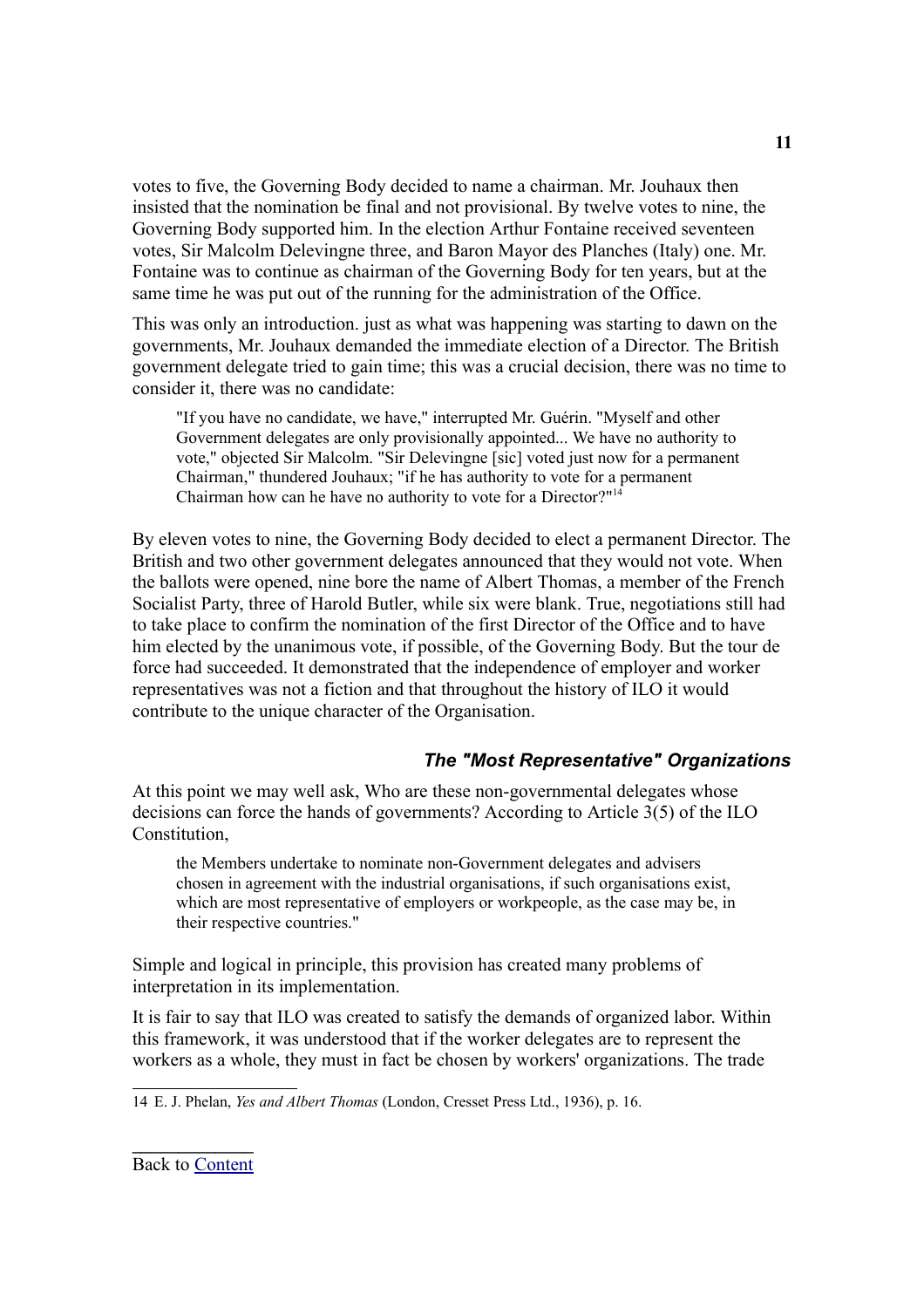union representatives who participated in the drafting of the Constitution sought thereby to encourage the growth of trade unions and to foster their development. The workers' delegation to the Conference, wrote Ernest Mahaim, "was conceived of as a stimulus to the organizational effort." He added that a trade union itself

is almost always considered as the official spokesman of the whole group of which it is only a part. Members of the same occupation, once they are "self-conscious and organized," represent all workers *everywhere where freedom of association exists*. [15](#page-11-0)

The first problem in implementing this principle arose in 1919 when the Japanese delegate asked, in the Commission on International Labour Legislation, what should be done "in countries where no national organisations of employers or workers existed?"<sup>[16](#page-11-1)</sup> In Japan at that time, the labor unions embraced only 30,000 out of 4,000,000 workers. The Tokyo government therefore decided to undertake an expensive and complicated procedure of elections in three stages (by industries, provinces, and nationally), which resulted in the nomination of three candidates among whom the government made its choice. As the evidence of good faith appeared to be adequate, the credentials of worker delegates were validated, but the Conference notified japan that this electoral procedure, although regular, did not conform to the Constitution and would have to be modified in the future.

The argument against a delegate elected by unorganized workers is that he is all too likely to be the instrument, consciously or unconsciously, of unknown forces which may have determined the election-sometimes against the interests of the working classes. If there is reliance upon workers' organizations, it is because they constitute the only element with power and experience in collective bargaining. Nevertheless, the result is that the "organized, enlightened and self-conscious" element exercises the role of an enlightened oligarchy that does not totally respect equalitarian principles of universal suffrage. The right to speak on behalf of the workers is in a way qualified by the degree of social consciousness of the proposed representative.

This is a perfectly defensible thesis, but the consequence is that if social consciousness has to be considered, it is not proven that the largest professional organization is necessarily the best qualified. This is precisely why the Permanent Court of International justice, when interpreting the intentions of the authors of the ILO Constitution, was of the opinion that, in speaking of the "most representative" organizations, this meant that a number of organizations should be permitted to designate a delegate, sometimes giving preference to the largest organization. Georges Scelle has proposed an ingenious criterion:

The most representative organization in a given country is that which best takes into account the dominant trends in the thinking of the workers in that country and

<span id="page-11-0"></span><sup>15</sup> Ernest Mahaim, *L'Organisation permanente du Travail* (Paris, Librairie Hachette, 1925), p. 54. Italics added.

<span id="page-11-1"></span><sup>16</sup> Shotwell, op. cit, vol. ii, p. 158.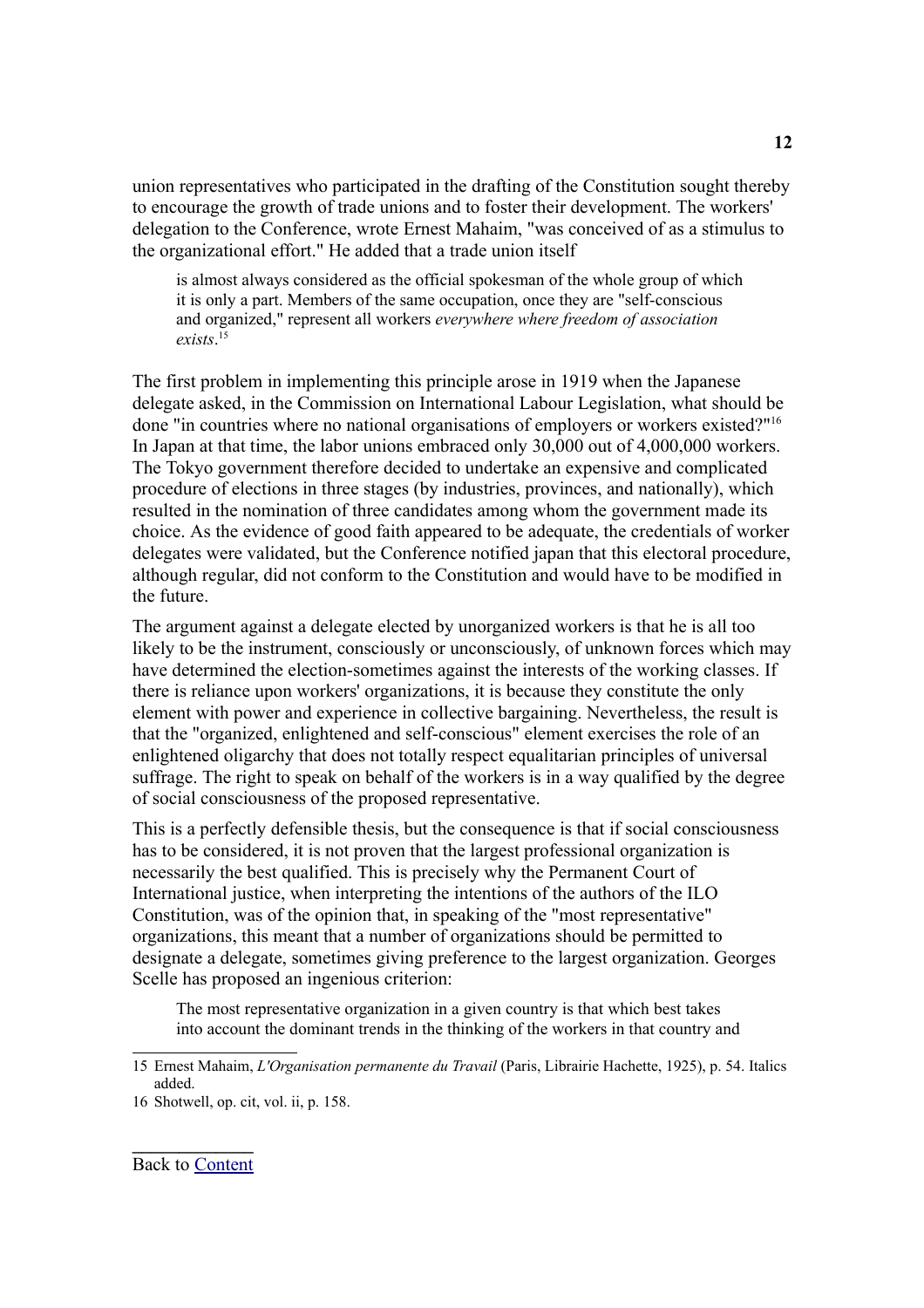at the time the designation is made. The concept may vary with the country and with the time but it is susceptible of a general definition.<sup>[17](#page-12-0)</sup>

Even if it is susceptible of a general definition, the subjective and arbitrary character of any determination of competence not based on numbers becomes manifestly clear. The frailty of this definition was evident after the second World War when Léon Jouhaux was first designated as an ILO delegate by the CGT, the largest organization in France, with the support of the Christian Trade Unions and the Confédération Générale des Cadres, then by a smaller union he had himself led out of the CGT. It might well be argued that the "dominant trends in the thinking of the workers" in France had meanwhile awakened to the threat to trade unionism presented by the Communist Party in setting up cells within the CGT. But those who followed "Operation Jouhaux" could not question the fact that it was the act of an enlightened minority and that the "dominant" trends sometimes referred to the "ruling" groups rather than "the strongest numerically." The French government, responsible for the Jouhaux appointment, explained ingeniously that it was only the CGT that had been unable to reach agreement with the other unions. As of 1953, moreover, there was an under, standing between Force Ouvrière and the Christian Trade Unions on an annual rotation, each in turn designating the labor representative.

In the United States, the choice of worker delegates was initially much easier, as there was only one trade union organization-the AFL. However, in 1937 the Congress of Industrial Organizations (CIO) came into being and demanded representation on the workers' delegation. This posed a number of problems, and the situation was generally unsatisfactory until the merger of the AFL and CIO in 1955. Until that time, efforts were made to alternate between the two organizations, as was often done in Canada, or to include a CIO representative as an advisor to the AFL delegate.

As for the problem of selecting a "representative" employer, in most countries this was relatively simple. There was generally a federation of employers, in name, if not always in substance. This organization nominated the employer at the request of the government. In many cases these national federations belonged to the International Federation of Employers and formed a fairly tight, homogeneous group. In the United States, however, the situation was more complicated. There were two employer organizations-the National Association of Manufacturers and the Chamber of Commerce of the United States. From 1934, when the United States joined ILO, to 1946, the United States Secretary of Labor received nominations of individual employers personally acceptable to the Chamber of Commerce. In 1946, the selection procedure changed and the two organizations jointly nominated their candidates.

<span id="page-12-0"></span>17 Scelle, op. cit., p. 150.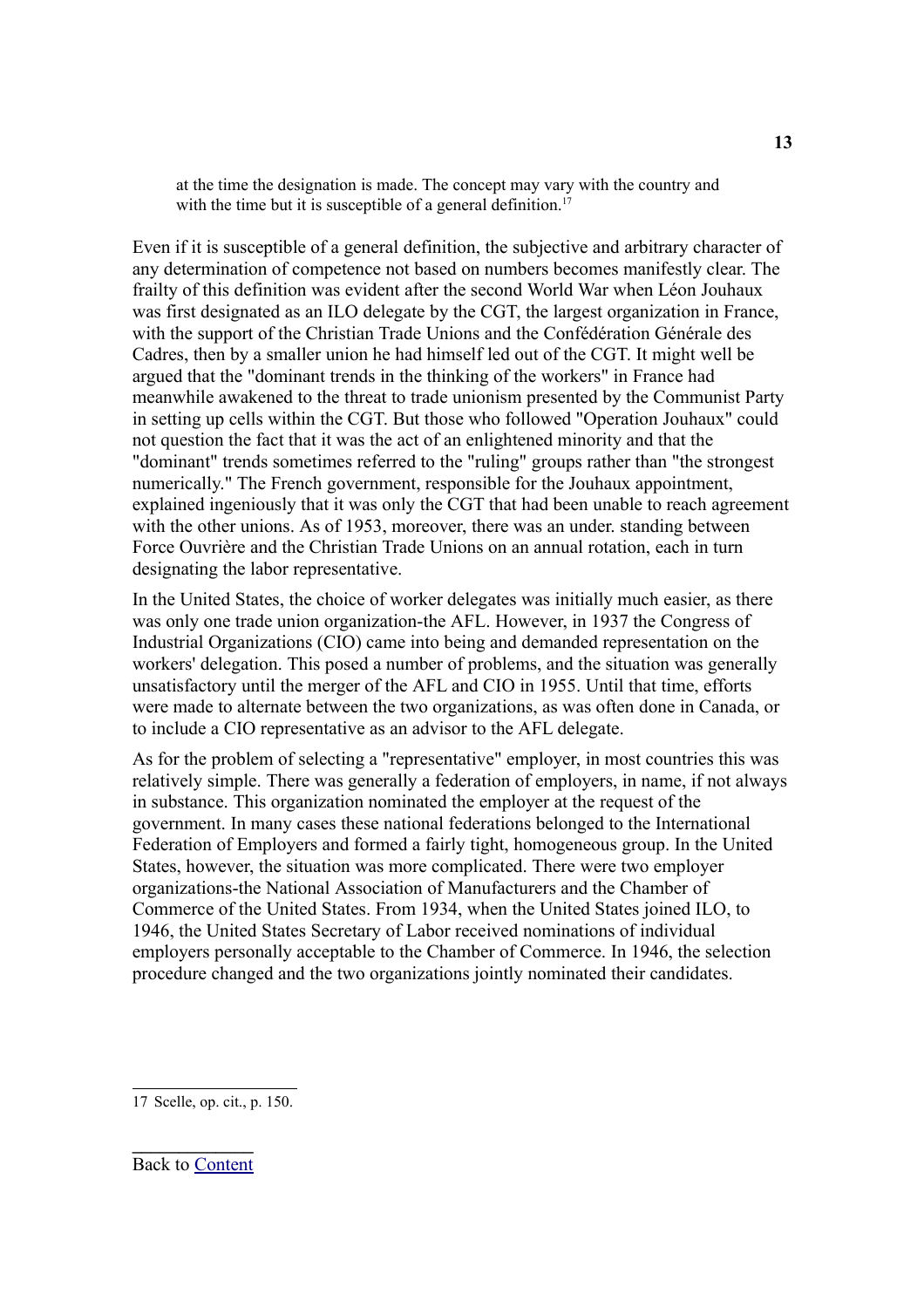### <span id="page-13-0"></span>**Early Chinks in Tripartitism**

THE WEST AND its concepts dominated the ILO at its inception. The first draft proposal for the composition of the Governing Body gave permanent seats to France, Great Britain, Italy, japan, and the United States, the other seven government seats to be elected by the Conference. A proposal made during the preparatory work is worth noting: one delegation from each of the "great powers" – France , Great Britain, Italy, Japan, and the United States; one from the Scandinavian countries; one from southeastern Europe; one from the rest of Europe; one from Latin America; and one from Asia; with the Director having the right to designate two additional members. Europe would thus have been guaranteed fifty per cent of the government seats and possibly more, because of the European influence of the Director.

Further homogeneity of outlook was evident in the fact that, during the early days of ILO, it was fairly easy to find a common approach among the differing elements of the labor movement. Although the AFL, for example, was more strongly opposed than its European counterparts to the imposition of legislation on the regulation of working conditions, at least it had in common with British and French labor the desire to block any governmental meddling in its own affairs. It was inconceivable to both groups for the interests of the working classes to be represented in good faith in any other way.

Even in 1919, however, the preponderant influence of the West, particularly Western Europe, was not accepted without protest. On 28 November of that year, the employer delegate of the Union of South Africa, M. W. Gemmill, wrote to Harold Butler, then Secretary-General of the Washington International Labour Conference, to complain that the six employer members of the Governing Body had been chosen from within Europe. Mr. Gemmill went on to point out that, of the total twenty-four members of the Governing Body, twenty were European. India also protested, and this led to an amendment of the Treaty to give better representation to the non-European countries. The amendment provided that, of the then sixteen government representatives (now twenty), eight (now ten) should be representatives of members of "chief industrial importance," [18](#page-13-1) and of the same sixteen, six should be non-European. Any question concerning this was to be decided by the Council of the League of Nations. Two of the employers' and workers' representatives were also to be non-Europeans.

However, the extent of the evolution that has taken place since then can be measured in one simple phrase. In *The International Labour Organisation: The First Decade*, published for ILO in 1931 with a preface by Albert Thomas, it is said:

This survey would not be complete if it failed to mention Afghanistan in Asia and certain small States and territories in Europe which are still outside the Organisation. In the case of Afghanistan, there is no reason to expect any early

<span id="page-13-1"></span><sup>18</sup> Standing Orders of the International Labour Conference, Article 49.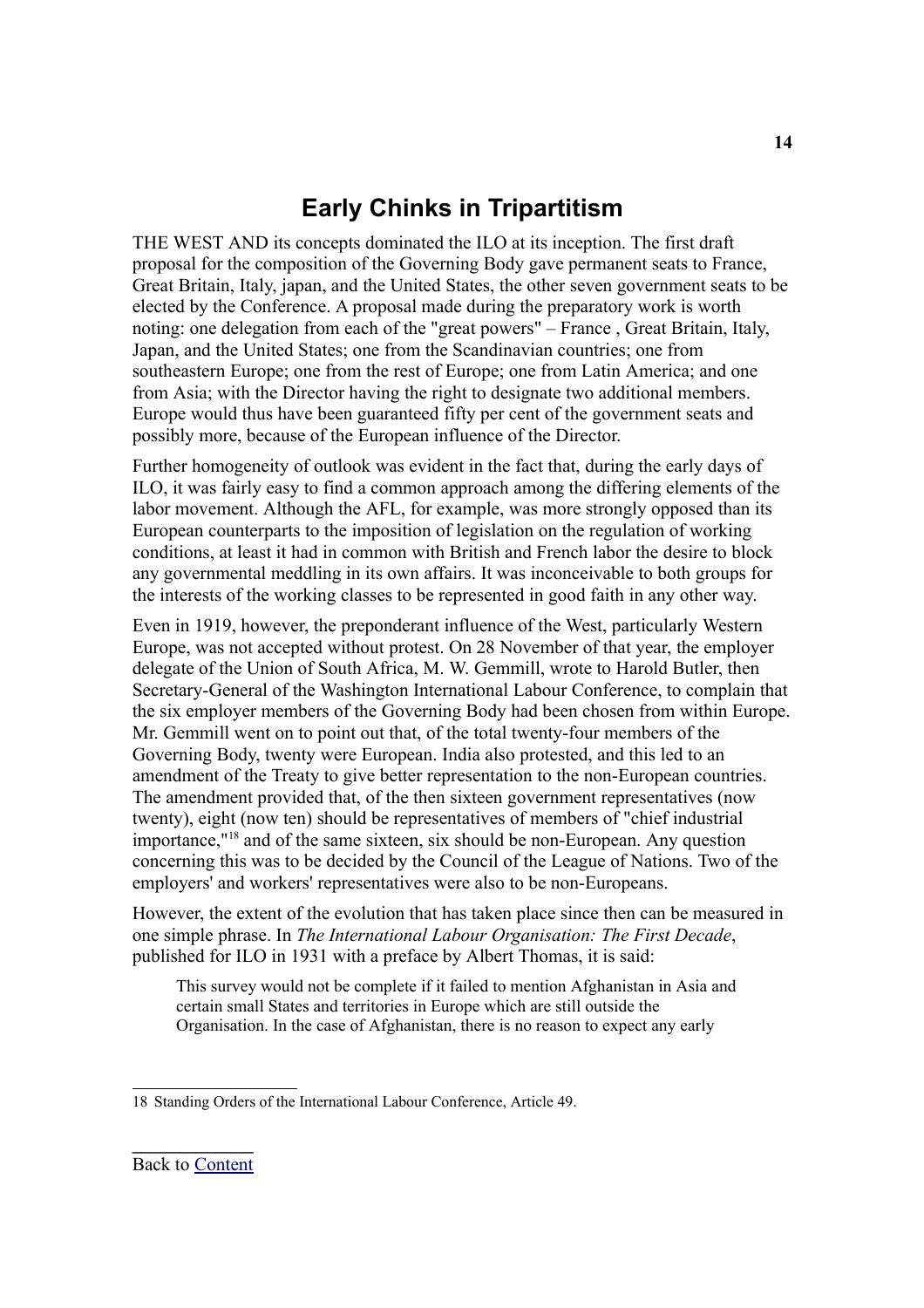application for membership but its absence cannot be said to be of great importance for the progress of international labour legislation.<sup>[19](#page-14-1)</sup>

Afghanistan joined the organization three years later, and subsequently there have been some thirty additional members, most of them from Africa and Asia. Even more significant is the fact that the brutal frankness used by the ILO in 1931 would be unthinkable today. Asia, which has managed to expunge from the international vocabulary such descriptions of it as "backward" or even "underdeveloped" and which considers itself "in the process of development," has acquired, along with respect, a greater voice in the councils of the world than could be imagined in 1919 or even in 1931.

### <span id="page-14-0"></span>*Fascist Corporations*

It was from Europe, however, that the first challenge came to the formula for worker representation prescribed by the authors of the Constitution. Fascism having come to power in Italy in 1923, a worker delegate chosen by the Corporations that made up the Confederation of National Trade Union Organizations was named. This nomination was contested by the workers' group at the Conference on the ground that the Corporations were composed jointly of workers and employers, and that, said Léon Jouhaux, "if the Italian thesis were accepted, this would be a recognition of the right of employers to one and a half representatives and only one-half for the workers." [20](#page-14-2) The Italian government gave assurances that the Corporations were composed exclusively of workers, and the credentials of the corporatist delegate were accepted by 63 votes to 17. The following year, the workers' group based their objection on the fact that the Corporations could not be die most representative, since the participation of members was not voluntary. Nevertheless, the Conference again approved the credentials of the corporatist delegate, this time by 55 to 32.

By 1926, the question of the most representative organization was no longer at issue: the Fascist Corporations enjoyed a total trade union monopoly. There still remained, however, the question of collaboration. In principle, each group – workers, employers, governments – nominated independently its delegates to the Committees of the Conference. The workers' group refused to appoint a corporatist delegate as a representative of labor, so the employers' group proposed that the Selection Committee, which directed the work of the Conference, should have the power to complete the membership of the delegations proposed by the groups. Mr. Jouhaux protested that "if the Conference were called upon to intervene in the appointment of members of

<span id="page-14-1"></span><sup>19</sup> *The International Labour Organisation: The First Decade*, with preface by Albert Thomas (London, G. Allen for the International Labour Office, l~31), p. 46.

<span id="page-14-2"></span><sup>20</sup> Alexandre Berenstein, *Les Organisations ouvrières* (doctoral dissertation, University of Geneva Faculty of Law, 1936), pp. 82 ff.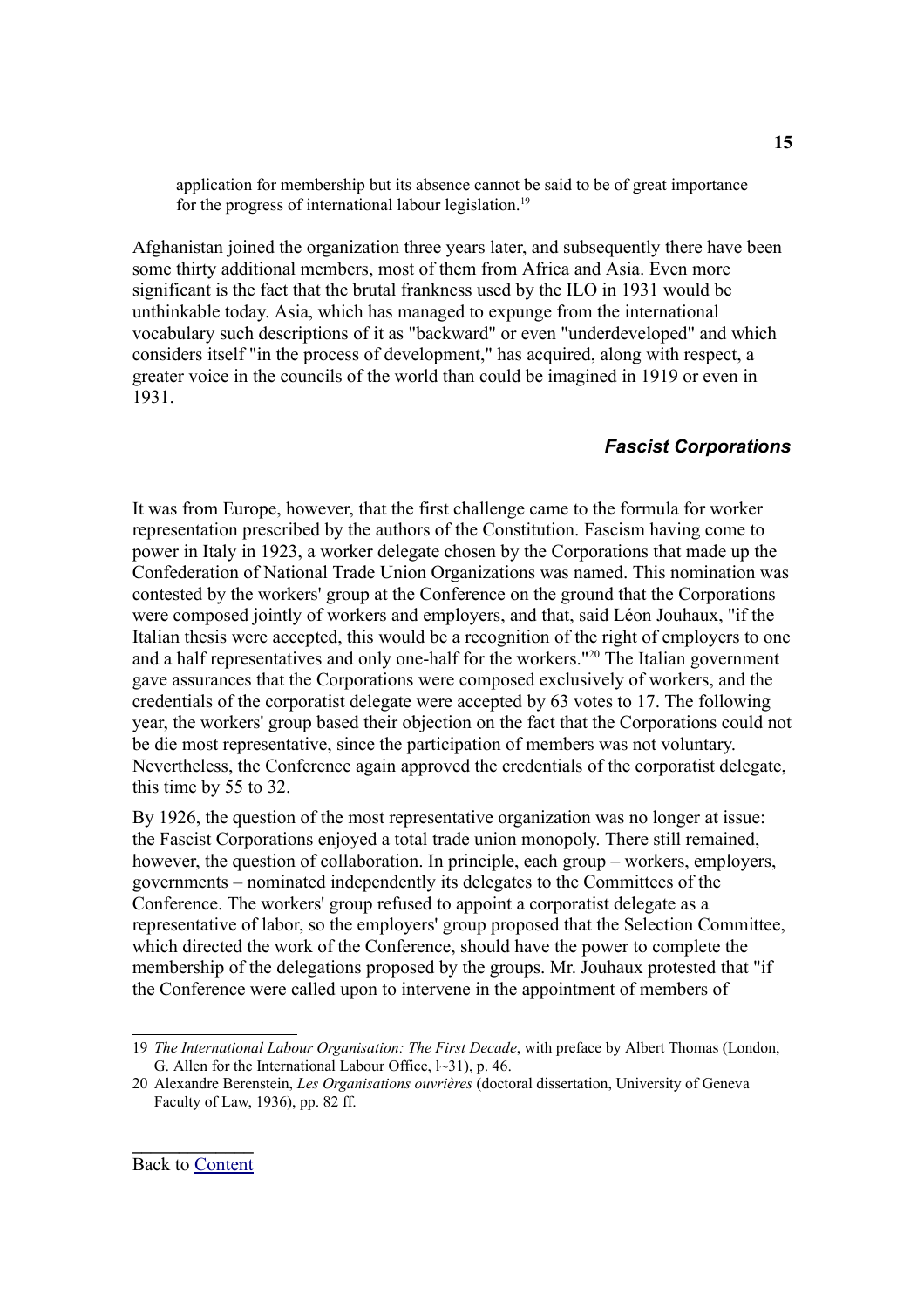Committees.... it could not do so without infringing the autonomy of the groups." The representative of the employers' group, Mr. Oersted, replied that

the autonomy of the groups was subordinate to the supreme authority of the Conference. It was the latter which should elect the Committees, as was shown not only by the Standing Orders of the Conference, but by Article 403 of the Treaty of Peace. Even if the Conference had not up to the present availed itself of the right, it always retained the power to do so. [21](#page-15-1)

Thirty years later, faced with the prospect of having the Conference impose a Soviet employers' delegate upon the Committees, the free employers were to regret that through opportunism they had dealt the first blow to the autonomy of the groups. This autonomy, on the other hand, remained intact in the Governing Body, where Mr. d'Aragona, representative of the trade unions that had been dissolved by the Fascists, continued to sit in the same room with the representatives of the Italian government, which did not dare refuse him a visa to go to Geneva.

In 1933 the credentials of the German workers' delegate were contested but, as the National Socialist Government itself withdrew its delegation, the Conference was not obliged to take any action. Then in 1934 came the participation of the USSR.

### <span id="page-15-0"></span>*The Socialist State*

The precedent established in connection with the Fascist Corporations and its implications for eventual USSR participation were already under discussion in 1932. Léon Jouhaux, recalling that the autonomy of the groups was linked to the defense of the general principle of liberty, issued this prophetic warning: "Today [the employers' group] is not the victim but tomorrow it may be"; he added that if the USSR joined the Organisation, "the employers' group will refuse to accept these persons as representatives of employers." In a somewhat elliptical retort, Mr. Oersted replied that if the Soviet government one day joined the Organisation and sent an employer representative, "I would say that ... we should be prepared to appoint him to Committees." [22](#page-15-2)

At the time, the possibility of USSR participation still seemed remote. Early hopes for this had been dashed when the Soviet Commissariat for Labour had published an article stating that "all attempts at collaboration with the International Labour Office must be stopped once for all." The justification for this had been that "any form of collaboration, even in the scientific sphere, between Soviet institutions and international institutions" involved "divorcing science from politics and separating the study of facts from analysis in the light of Marxist doctrines ... the only true science." [23](#page-15-3)

<span id="page-15-1"></span><sup>21</sup> *Governing Body, Minutes*, 30th Sess., Jan. 1926, p. 19.

<span id="page-15-2"></span><sup>22</sup> *International Labour Conference, Record of Proceedings*, 16th Sess., 1932, pp. 57, 59.

<span id="page-15-3"></span><sup>23</sup> *The International Labour Oganisation: The First Decade,* op. cit., p. 46.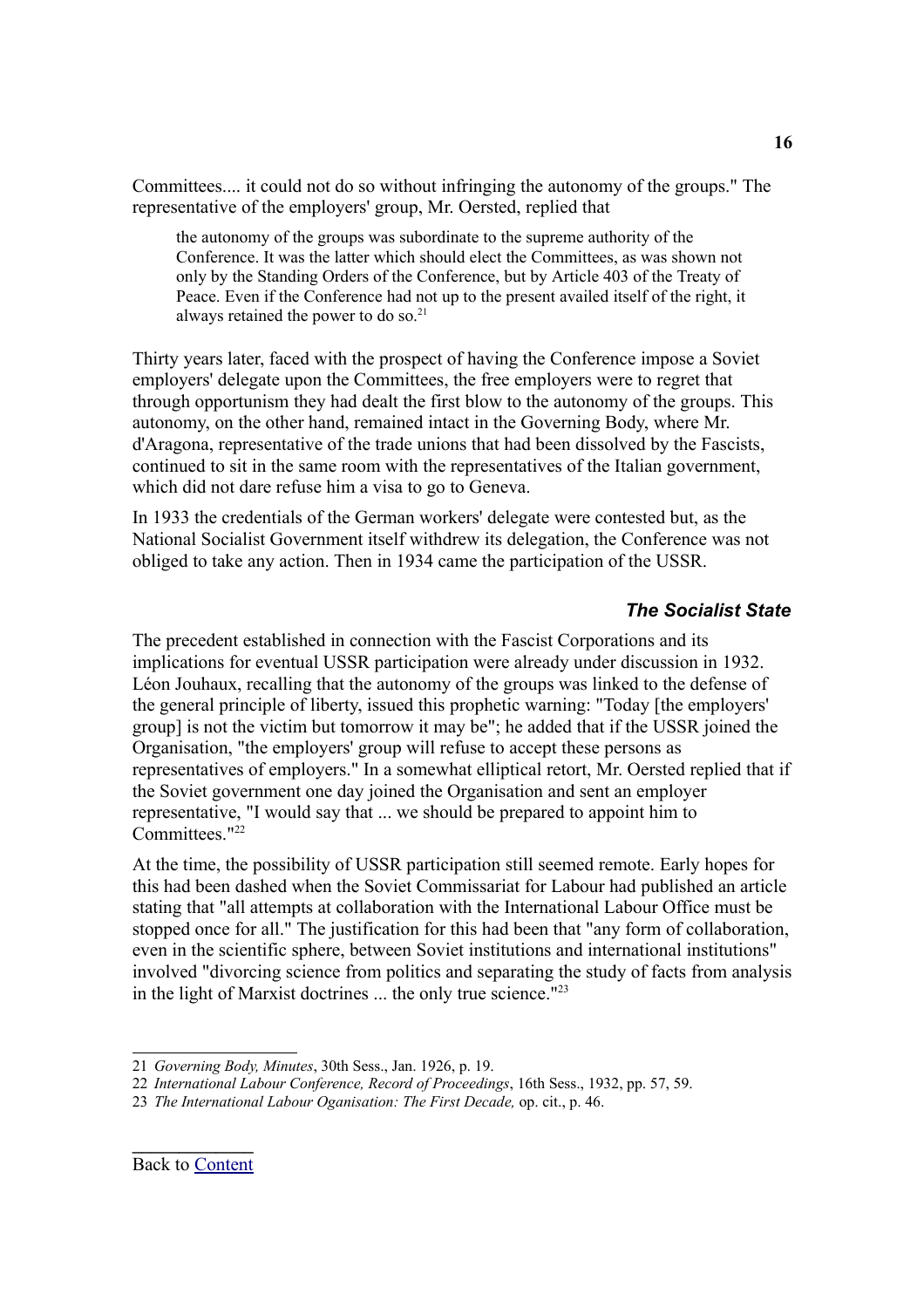However, the USSR joined the League of Nations in 1934 and sent its first delegate to the International Labour Conference in 1935. At the twenty-first session, in 1936, the Peoples' Commissariat for Foreign Affairs announced the nomination of a delegate from the People's Commissariat of Water Transport, Mr. Kaoulin. The employers' group, while accepting a decision to place Iiim in its ranks, pointed out that it was "not perfectly satisfied about the validity" of the credentials of such delegates and asked the Governing Body to "consider the constitutional objections" which it believed existed.<sup>[24](#page-16-1)</sup>

#### <span id="page-16-0"></span>*Independence of Employers and Workers*

These developments opened the door to a debate that is still going on and it has ramifications far beyond the question of the USSR. In 1930 Georges Scelle had posed two fundamental questions, one legal, and the other involving the meaning of the tripartite structure. On the first point he said:

In practical terms the conflict appears to be insoluble, as long as there is no classification of the question of whether Part XIII of the Peace Treaty imposes certain concepts of trade unionism upon the member states, involving the separation of state and trade unionism. It seems to us undeniable that this was the general concept of 1919 and of the Commission on International Legislation, hence of the Treaty.

In regard to the tripartite concept, he declared that "States which do not conform cannot force on the Conference four delegates who are merely government delegates in disguise, without destroying the equilibrium of the institution." As a solution he proposed that the representation of states where trade union autonomy no longer exists be reduced to only two government delegates.<sup>[25](#page-16-2)</sup>

The Office, which had undertaken a study of the constitutional question at the request of the Governing Body, came to rather different conclusions. No provision, said the Office, required that the employer be a private individual. When the state is the employer, "there seems to be no question that ... it is the State which should appoint the employer for whose collaboration the Constitution of the International Labour Organisation has formally provided. [26](#page-16-3) And, added Director Harold Butler in pursuing his argument still further, according to the dictionary the term employer means someone who employs people, Whatever the social organization of a country, he said, the interests of the "work-giver" and the "work-taker" can never be identical. Moreover, all employers have a common characteristic, that is to say, they provide employment while guaranteeing remuneration in exchange:

This was the essential element in an employer. It was therefore dangerous to make distinctions between workers according to their method of organisation or their political convictions. The right course was to hold strictly to the terms of the

<span id="page-16-1"></span><sup>24</sup> *International Labour Conference, Record of Proceedings*, 21st Sess., 1936, Appendix 1, p. 192.

<span id="page-16-2"></span><sup>25</sup> Scelle, Op. Cit., pp. 154-155.

<span id="page-16-3"></span><sup>26</sup> *Governing Body, Minutes,* 78th Sess., 4-6 Feb. 1937, p. 163.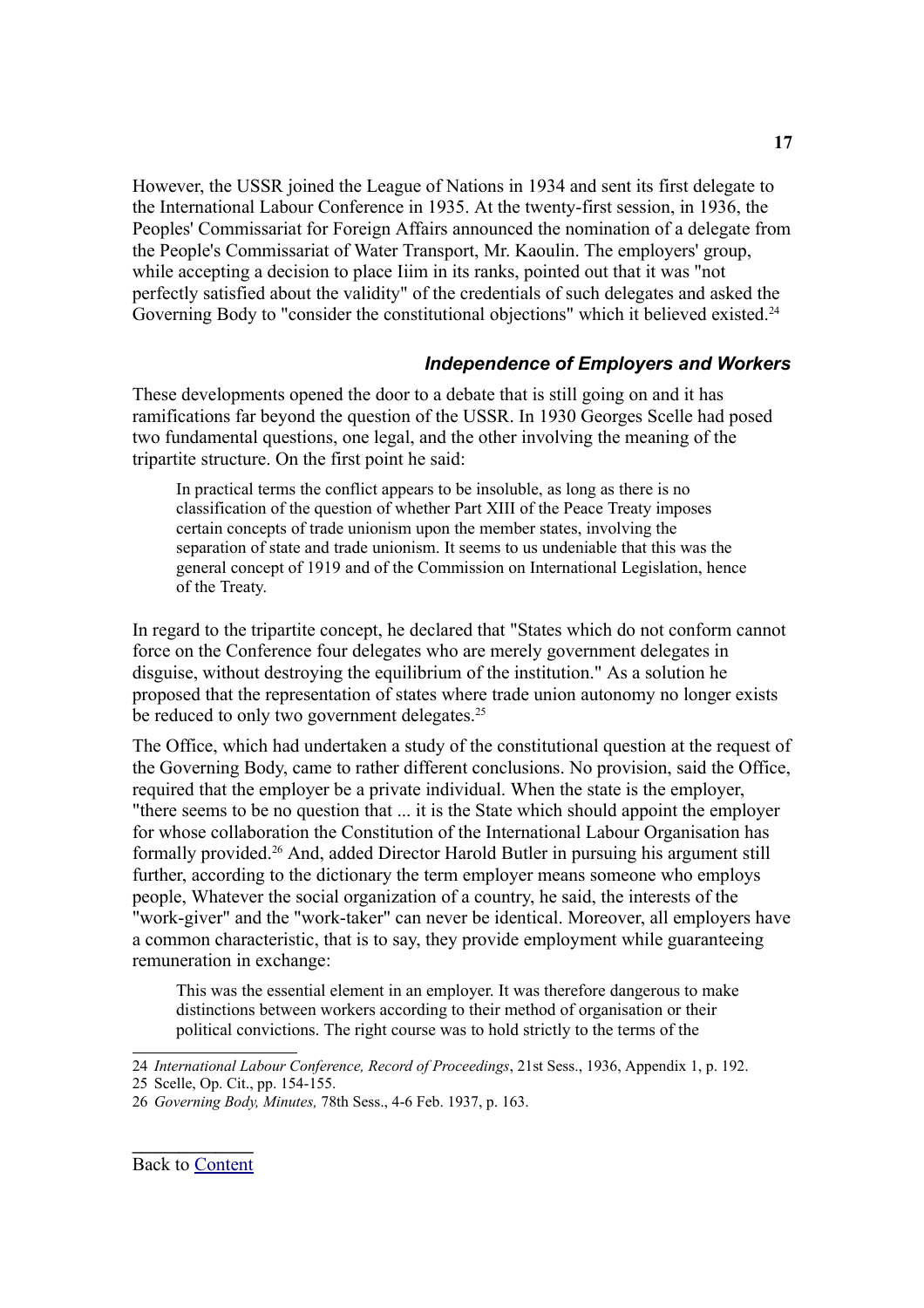Constitution, which simply referred to employers and workpeople without making any further distinction. All those who provided employment for remuneration were employers, and their interests did not coincide with those of the persons whom they employed. [27](#page-17-0)

Mr. Butler also pointed out, reasoning in the pragmatic civil service tradition that had shaped ILO, that a living organization must adapt itself to a changing world:

In this connection, the character of the International Labour Organisation, which is referred to as "permanent" by the Treaties, must be borne in mind. This term shows that its activities are required to adapt themselves to all possible forms of life of the nations, and cannot be hedged round with rigid and abstract formulae. The fact that the particular social organisation of a State brings a new element into the working of the Conference does not in itself run counter to any principle of the Constitution. [28](#page-17-1)

The employers' group, however, continued to resist the liberal interpretation of the Office and by 1937 they had consolidated their position and were asking for an advisory opinion from the Permanent Court of International Justice:

Inasmuch as the Employers' Group at the Twenty-third Session of the International Labour Conference (1937) is of the unanimous opinion that in point of fact the Constitution of die Union of Soviet Socialist Republics does not recognize private property, and does not recognize the status of employer within the meaning [of,] and in the spirit in which this term may have been adopted to the exclusion of any other concept in the Peace Treaty, Article 389, was the nomination of Mr. Nicolas Andreev, non-Government Delegate, as Employers, representative at the Twentythird Session made in conformity with the provisions laid down in Article 389 of the Peace Treaty? [29](#page-17-2)

This proposal was remitted for study, first to the Governing Body and then to the Standing Orders Committee. The latter rejected it and proposed instead that the Office prepare a report on the implications of new and unforeseen economic systems on the tripartite structure. A brief study was prepared by the Office but no further action was taken by the Conference, and shortly thereafter the whole question became, for the time being, academic. In December 1939, the USSR was expelled from the League of Nations for its invasion of Finland and after that it ceased to be a member of ILO.

<span id="page-17-0"></span><sup>27</sup> Ibid., 79th Sess., May 1937, pp. 39, 40.

<span id="page-17-1"></span><sup>28</sup> Ibid., 78th Sess., Feb. 1937, p. 163.

<span id="page-17-2"></span><sup>29</sup> *International Labour Conference, Record of Proceedings*, 23rd Sess., June 1937, p. 551.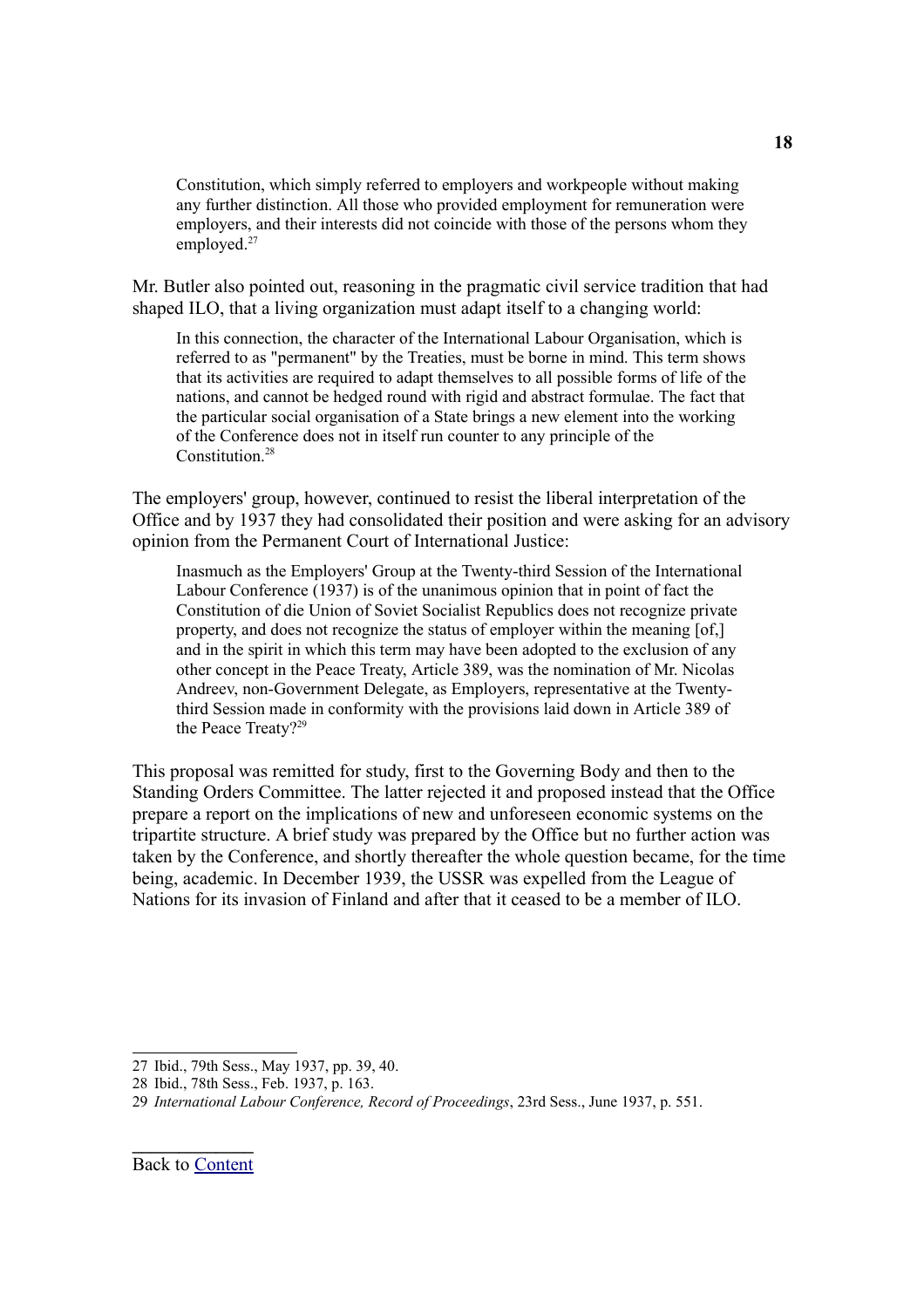# <span id="page-18-0"></span>**Adjusting to the Post-War World**

WORLD WAR II brought profound changes in the structure of national and international society. Because total war demanded the total mobilization of the means of production, the state was led to intervene more and more, distributing raw materials on the basis of established priorities, providing investment capital, arbitrating labor disputes, or even settling them by fiat-in short, managing and planning like a superemployer.

In addition to the practical exigencies of the war, other factors contributed to modifying the old pre-war society. One of these was the concept of the welfare state, which was gathering increasing momentum; another was the internal evolution of capitalism, with the employer less and less the owner of his own capital. Ownership of capital was more and more anonymous, diffused through the inorganic mass of stockholders; power was quite naturally becoming delegated to a salaried management. Thus the employer was no longer defending a family or personal patrimony but rather his reputation as a good administrator. Finally, a factor that was to loom ever larger was the emergence of new states in Africa and Asia with concepts and social structures very different from those of the old Western capitalist countries.

When the ILO Conference met in Philadelphia in 1944 and drew up the Declaration of Philadelphia, the first vague stirrings of this new ferment were manifest.

The Conference affirms that the principles set forth in this Declaration are fully applicable to all peoples everywhere and that, while the manner of their application must be determined with due regard to the stage of social and economic development reached by each people, their progressive application to peoples who are still dependent, as well as to those who have already achieved self-government, is a matter of concern to the whole civilized world.

However, the agreement produced no fundamental change in the philosophy or organization of tripartitism. The USSR remained aloof despite a cordial invitation, and the emergence of the new states had not yet begun. Thus the Declaration stressed "the effective recognition of the right of collective bargaining" and referred to the

continuous and concerned international effort in which the representatives of workers and employers, enjoying equal status with those of Governments, join with them in free discussion and democratic decision with a view to the promotion of the common welfare. [30](#page-18-1)

On 3 November 1945, the twenty-seventh session of the Conference in Paris created a "Conference Delegation on Constitutional Questions" with a broad mandate covering all unresolved questions relating to the Constitution and the constitutional practices of

<span id="page-18-1"></span><sup>30</sup> Constitution of the International Labour Organisation, Annex, Declaration concerning the Aims and Purposes of the ... Organisation, Articles V, Ill (c), 1 (d).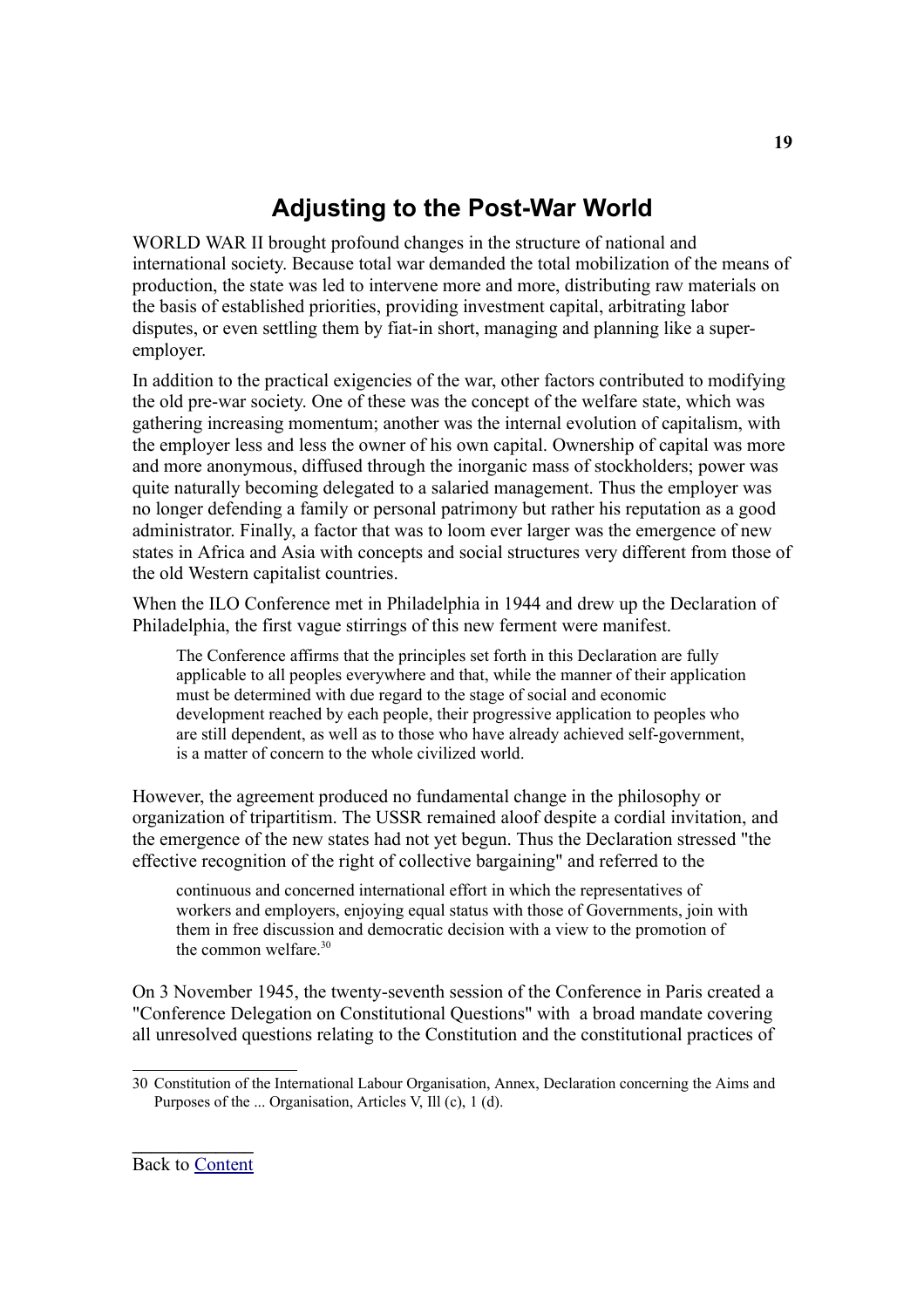ILO. The objective was to profit from the dissolution of the League of Nations (with which ILO had shared a common budget), to permit association with the United Nations and particularly with its economic and social institutions, and finally to facilitate the adherence of the USSR by taking into account the special problems that the tripartite structure of the Organisation posed for it.

The Delegation, itself tripartite, was presided over by Mr. (later Sir) Guildhaume Myrrdin-Evans, Under-Secretary in the British Labour Ministry, a civil servant in the best and fullest sense of the term. The Paris Conference had transmitted to the Delegation two proposals designed to modify the basis of tripartite representation in order to facilitate the participation of employees in state-controlled industries or occupations.

### <span id="page-19-0"></span>*Latin American Proposal*

One of these was put forward by the Latin American workers' delegates. Arguing that the world had changed since 1919, when social legislation was in its infancy and relations between employers and workers were based on direct negotiations, the workers' delegates declared that now

the State formulates and administers the social policy of the country.... As regards the form of economic production, side by side with private undertakings, the State in various ways and by different methods has become a producer or director of undertakings .... the number of nationalized undertakings ... is multiplying .... Finally, the world of today is not based, as in 1918, on a universal economic system; a Union of Socialist Republics now exists, covering one-sixth of the world, which has abolished the system of private property and has given new characteristics and a new content to the State, and new forms to the relations between workers, undertakings, and the Government.<sup>[31](#page-19-1)</sup>

And the Latin American workers, boldly drawing conclusions based on the new state of affairs thus described, proposed that classical tripartitism be replaced by the following formula: two government delegates, one of whom, where appropriate, would represent nationalized enterprises; one delegate from private proprietary enterprises; and two workers' delegates, one representing the "National central trade union organisation," the other nominated by the same organization but belonging, where appropriate, to a state enterprise. In countries where private enterprise no longer existed there would be two government delegates, one employer delegate from the state enterprises, two labor union delegates.

In its report,<sup>[32](#page-19-2)</sup> the Conference Delegation for Constitutional Questions did not indicate the circumstances in which this proposal disappeared from its agenda. But it is obvious

<span id="page-19-1"></span><sup>31</sup> *International Labour Conference, Record of Proceedings*, 27th Sess., Nov. 1945, p. 448.

<span id="page-19-2"></span><sup>32</sup> *Report of the Conference Delegation on Constitutional Questions on the Work of its First Session*, 21 Jan.-15 Feb. 1946 (Montreal, International Labour Office, 1946).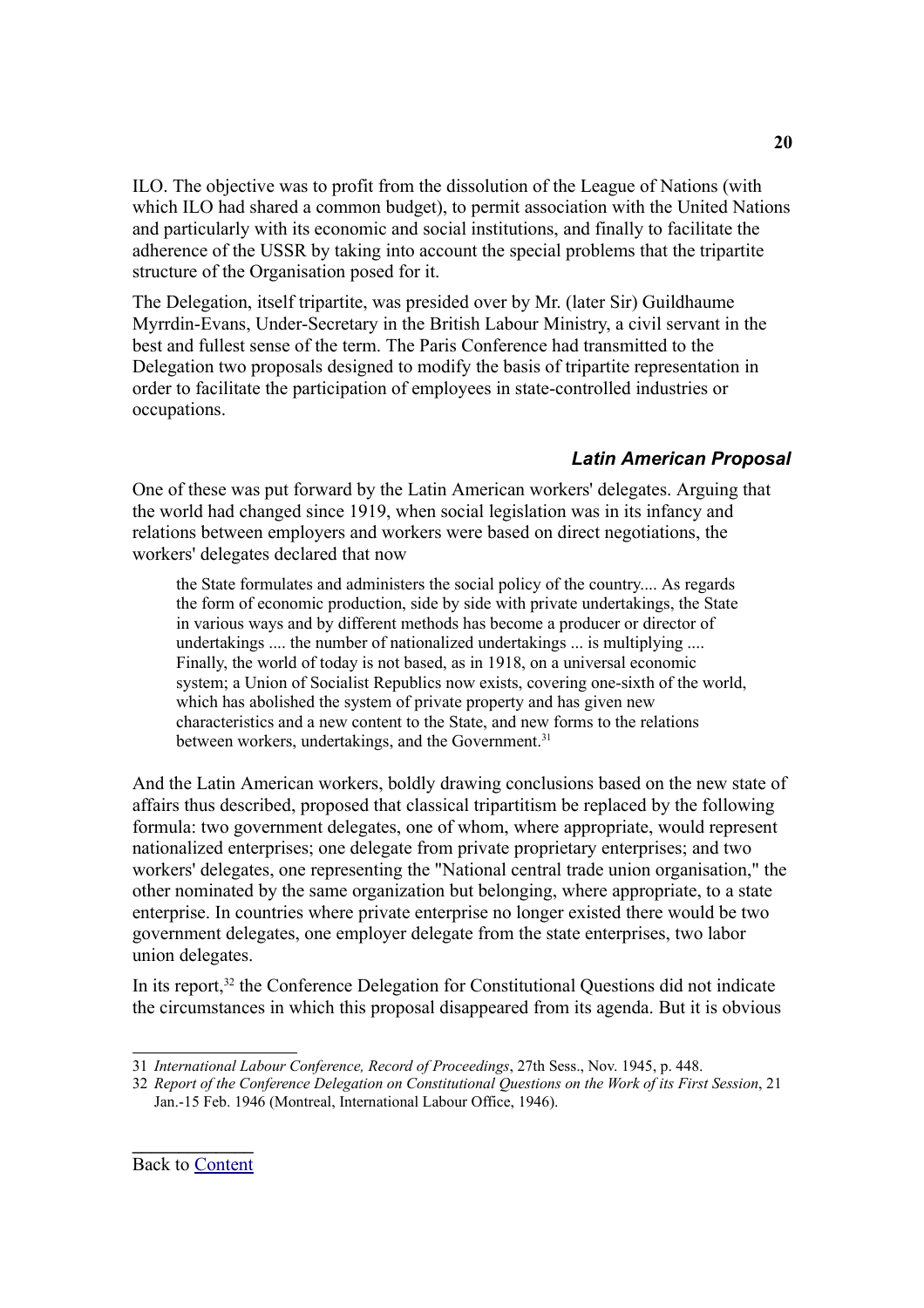to everyone that reduction of the number of employers representing private enterprise to a one-to-four ratio would have meant the end of their cooperation.

### <span id="page-20-0"></span>*Franco-Belgian Proposal*

The second proposal,<sup>[33](#page-20-1)</sup> to which much more time was devoted by the Delegation, was submitted by the Belgian government delegate, Professor Fernand Dehousse, and supported by the French government delegate, Mr. Henri Hauck. This provided for two government delegates, two employer delegates, and two worker delegates. Where appropriate, one of the two employer delegates (or both where there was no private enterprise) would represent the "controlled sector of the national economy." As for the worker delegates, one of the two was to be "chosen from the relevant organisation other than the most representative organisation."

The authors of the amendment, both of whom were Socialists, declared that their proposal "was not based on ideological considerations, but simply on the desire to reflect the actual position." They added this warning:

If the Delegation refused to recommend a change in the basis of representation in the International Labour Organisation, it would give some of its detractors an excuse for alleging that the Organisation was turning its back on the realities of the modern world and was wedded to a liberal economy and the economic and social forces of the capitalist system. The solidarity of the Big Five was the only basis on which the peace of the world could be maintained, and the I.L.O. must adapt itself to the changed circumstances in order to secure Big Five solidarity in support of its activities.

But the two-two-two formula of the Franco-Belgian amendment, however ingenious in theory, met with the opposition of the majority even in each group. The governments pointed out that if the world of 1945 differed substantially from that of 1919, the world of 1960 might be even more different from that of 1945. They were thus of the opinion that "the fundamental considerations of long-term policy" prescribing that governments be represented in the Conference and the Governing Body in the proportion of two government representatives to one each for employers and labor "remain unaffected by any of the developments which have occurred or are likely to occur." They did not need to count on their fingers to be aware that the new formula put them in the minority vis-A-vis the nongovernmental delegates. And they warned the authors of the proposal that "the weight of Government influence in the Conference would then be regarded with less respect by national parliaments and would be less widely rather than more widely applied."

The same held for the vote on the budget. In short, "any change in the proportionate strength of the three groups would cut at the roots of governmental responsibility in regard to both legislation and finance." This point of view had also been advanced by

<span id="page-20-1"></span><sup>33</sup> See ibid., pp. 82-88.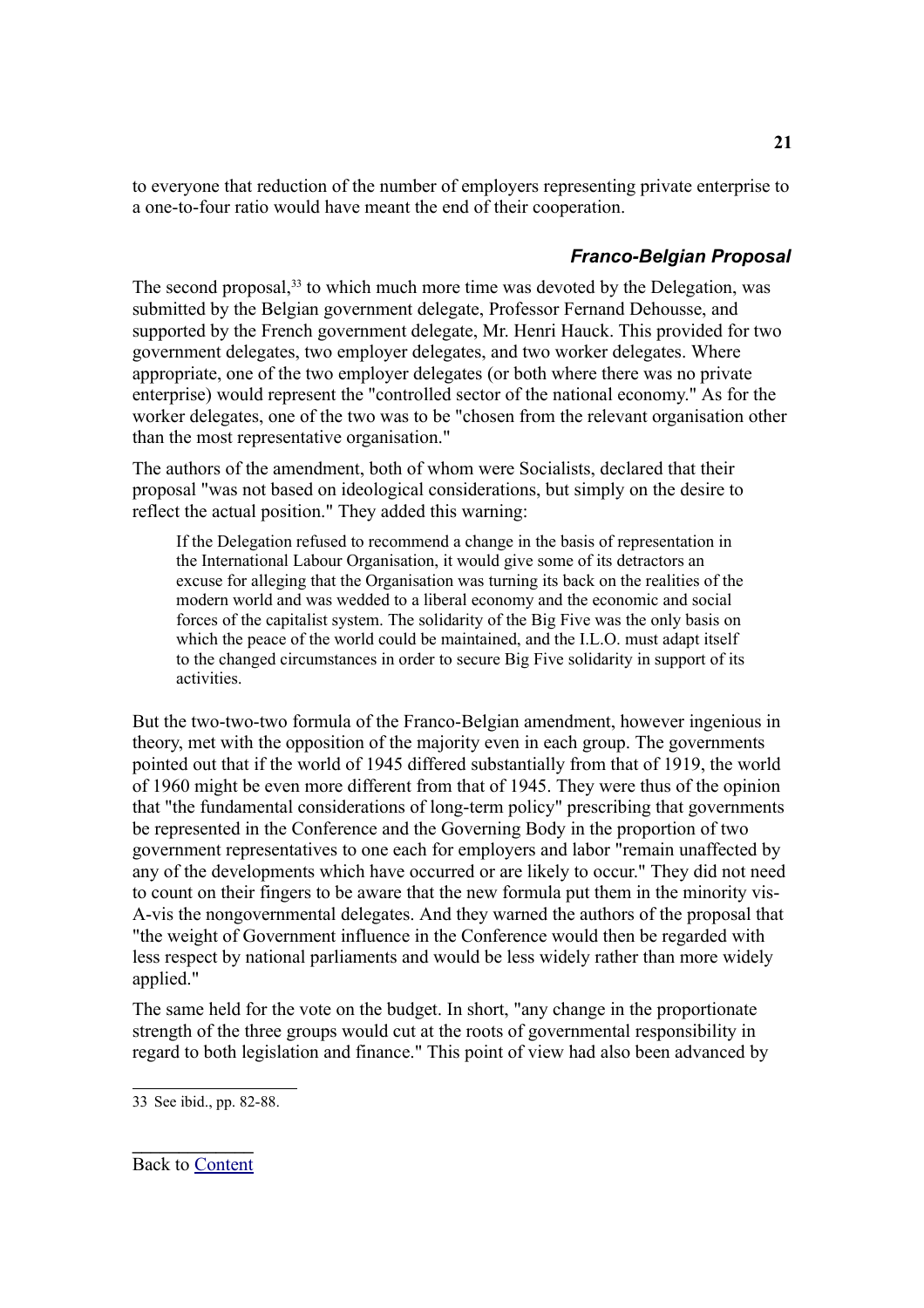Mr. Phelan in the Director's annual message to the twenty-seventh session of the Conference. In order to remain effective, he said, the legislative activity of the Conference must rely on the machinery of diplomatic negotiation in which governments should retain a primordial interest.

From the point of view of the workers, the idea of increasing their representation in order that minority organizations might be represented evoked not the slightest enthusiasm. It was considered "calculated to place a premium on labour disunity throughout the world." (This was, it should be remembered, before the Free Trade Unions had separated from the Communist-dominated World Federation of Trade Unions.) To put a premium on minority trade union movements by means of representation in the Conference would tend to encourage such movements. "This would be a great disservice to both labour and the community." The workers' group, moreover, feared lest the international forum of the Conference would thus serve as a platform for airing domestic quarrels and "impair the unity of the Workers' group, thereby both weakening its voting strength in the Conference and increasing the difficulty of negotiating compromise solutions of controversial questions."

For the employers' group, the arithmetical problem was a little more complicated. At first sight, the two-two-two rule would give them a larger proportion of delegates than the two-one-one rule. But this did not obtain from the point of view of the representatives of private enterprise. Indeed, the latter considered that when there was only one seat, it belonged to them by right, and that the nationalized enterprises in countries with mixed economies should be represented "either among the advisers to Government delegates or, with the concurrence of the most representative organization of employers in the country concerned, among the advisers to the Employers' delegate." If one realizes that almost every country in the world has public services, managed by the state, which could have demanded an employer's seat under the two-two-two rule, it is obvious that the representation of private enterprise would have been reduced to a minority without influence, which would not have been in proportion to its real responsibility in world economy.

To avoid this eventuality, the employers' group undertook a major revision of its doctrinal position, facilitated to a certain extent by the at least superficial atmosphere of trust that had been created between the USSR and its Western allies by the fraternity of arms. Moreover, at the time only the candidature of the USSR was envisaged. Itwas not foreseen that the Soviet Union would draw within its orbit all of Eastern Europe or that the young independent states of Africa and Asia would be closer in their economic structures to socialism than to capitalism. The employers' group, therefore, unanimously concluded that

if the U.S.S.R. resumed membership [in] the Organisation, and the Employers' representatives shared the general desire that it should do so, it would naturally appoint as Employers' delegate a representative of the socialised management of the U.S.S.R.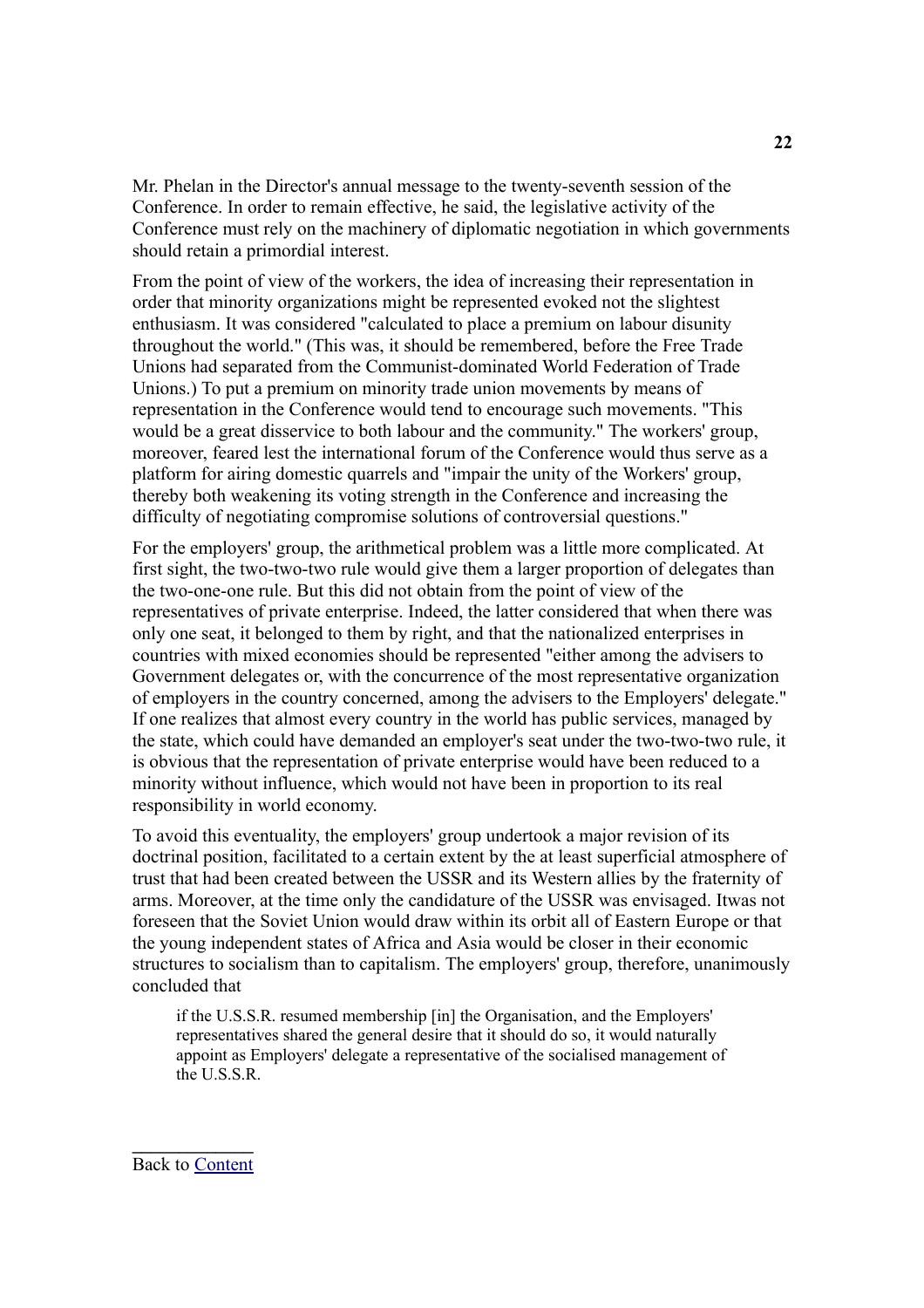The Delegation itself was "unanimous in desiring the active participation in the International Labour Organisation as Members of States with all types of economic and social structure." It also referred to the declaration of the Paris Conference that "the doors of membership in the Organisation are wide open to all of the United Nations and that a cordial greeting awaits those members of the United Nations which are not at present members of I.L.O." The red carpet of welcome could not have been rolled out more warmly.

#### <span id="page-22-0"></span>*Other Efforts*

The next effort to reform the tripartite structure came indirectly from the USSR. Although it had not yet rejoined ILO in the summer of 1948, it introduced a resolution in the United Nations Economic and Social Council recommending that the workers' representation in ILO be augmented by twenty-five to fifty per cent. This proposal was defeated, but the following year a similar proposal was introduced, with no greater success, at the ILO Conference by Czechoslovakia. In support of this proposal the Bulgarian delegate declared:

It is time to ask ourselves whether employer representatives, having interests opposed to those of the workers, can contribute to the realisation of social progress at all, or whether they do not rather direct their efforts in the opposite sense.... Vain will be the hopes of the I.L.O. in the future if it does not proceed to its reorganisation and if it is not composed solely of men sincerely concerned with social progress.<sup>[34](#page-22-1)</sup>

<span id="page-22-1"></span>34 *International Labour Conference, Record of Proceedings*, 32nd Sess., 1949, p. 36.

**23**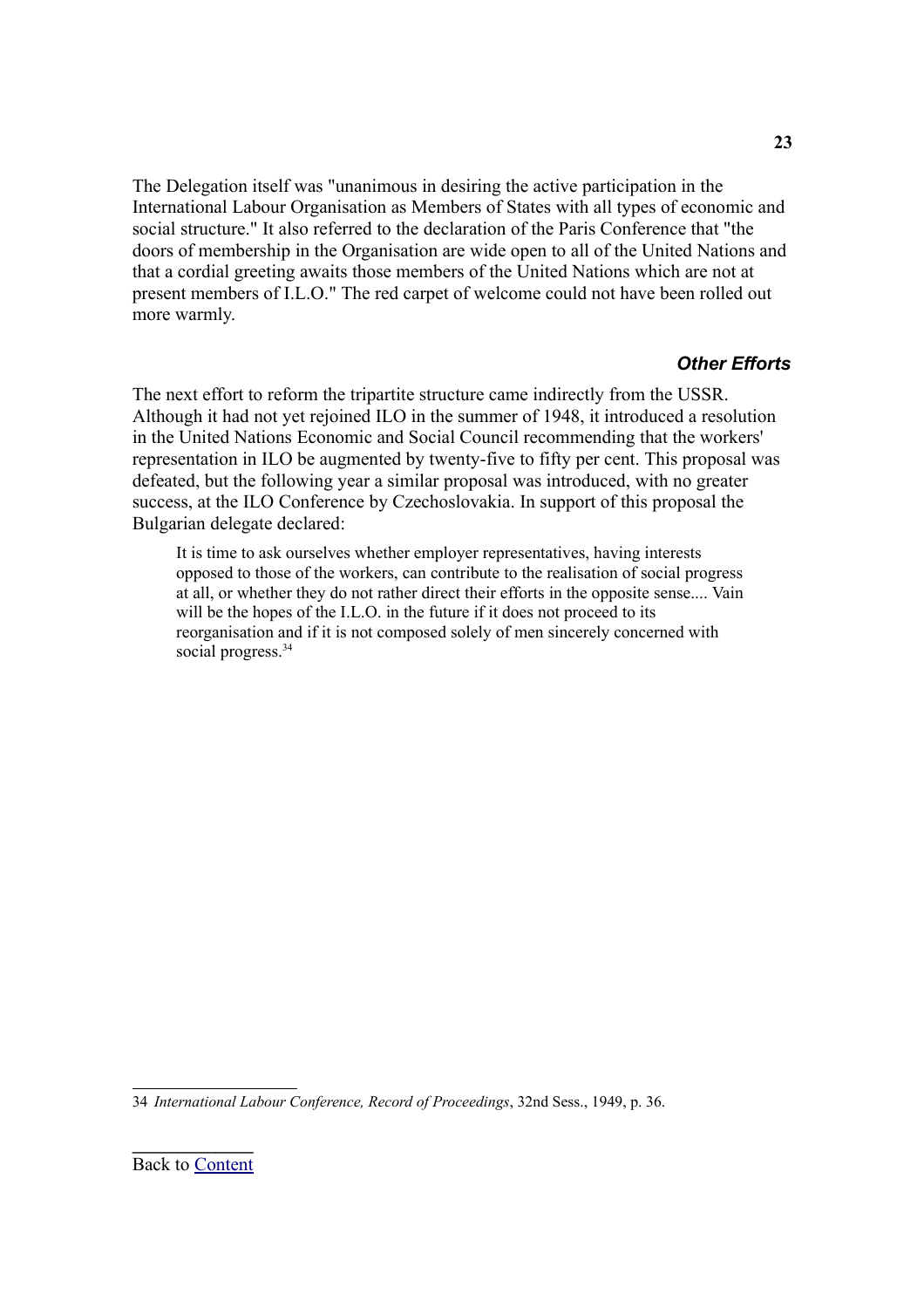# <span id="page-23-0"></span>**Tripartitism and the World Today**

DESPITE SUCH MOVES, the tripartite issue led a relatively uneventful life until 1954, when the USSR rejoined the Organisation. The employers' group, which since 1953 had challenged the credentials of the Czech employers, now challenged the credentials of the Soviet employers and refused to put them on the technical committees. On this occasion the employers spoke in the name of the autonomy of the groups but-as thirty years earlier, in the case of the workers' delegate from the Fascist Corporations-the Conference overrode the protest and approved a compromise solution of its Selection Committee, appointing the Communist employers as associate members in the Committees, that is, without the right to vote, although of course, they retained full voting rights in the Conference.

In the Credentials Committee there was manifestly a desire "not to upset the apple cart." The majority report, presented by Mr. Oksnes of Norway on behalf of the government and worker delegates, noted that

the Committee *unanimously* accepted that the Employers' dele,gates and advisers in question were directly or otherwise connected with individual undertakings in their respective States. The Committee *unanimously* accepted also that, as such, they perform those executive and managerial functions and responsibilities which correspond to those normally exercised by Employers in other economic systems.

"Hence, the unresolved question," said Mr. Oksnes, is "whether, under the Constitution of the I.L.O., a government with a nationalised economy is entitled to nominate Employers' delegates and advisers." [35](#page-23-1)

This text represented the largest possible common measure of agreement. There is reason to believe that it did not emerge of its own accord. Something that the Committee could agree upon unanimously must have been weighed, tested, and negotiated by professional mediators. It should also be noted that what was unanimous was the acknowledgment of the incontrovertible fact that Soviet managers ran their businesses.

The question of whether state socialism should be recognized remained an open one for the employers' group. In 1954, the United States employers' delegate, who distinguished himself even within his own group by his intransigence, made it known that if the Sovict employers' delegates were to remain in the Organisation, he would recommend that his government not send any more employers' delegates to the Conference. The United States government delegate let it be understood in a press conference that the United States was considering a constitutional amendment that would exclude from employer delegations individuals who were in fact answerable to their governments.

<span id="page-23-1"></span><sup>35</sup> *International Labour'Conference, Record of Proceedings*, 37th Sess., 1954, p. 320. Italics added.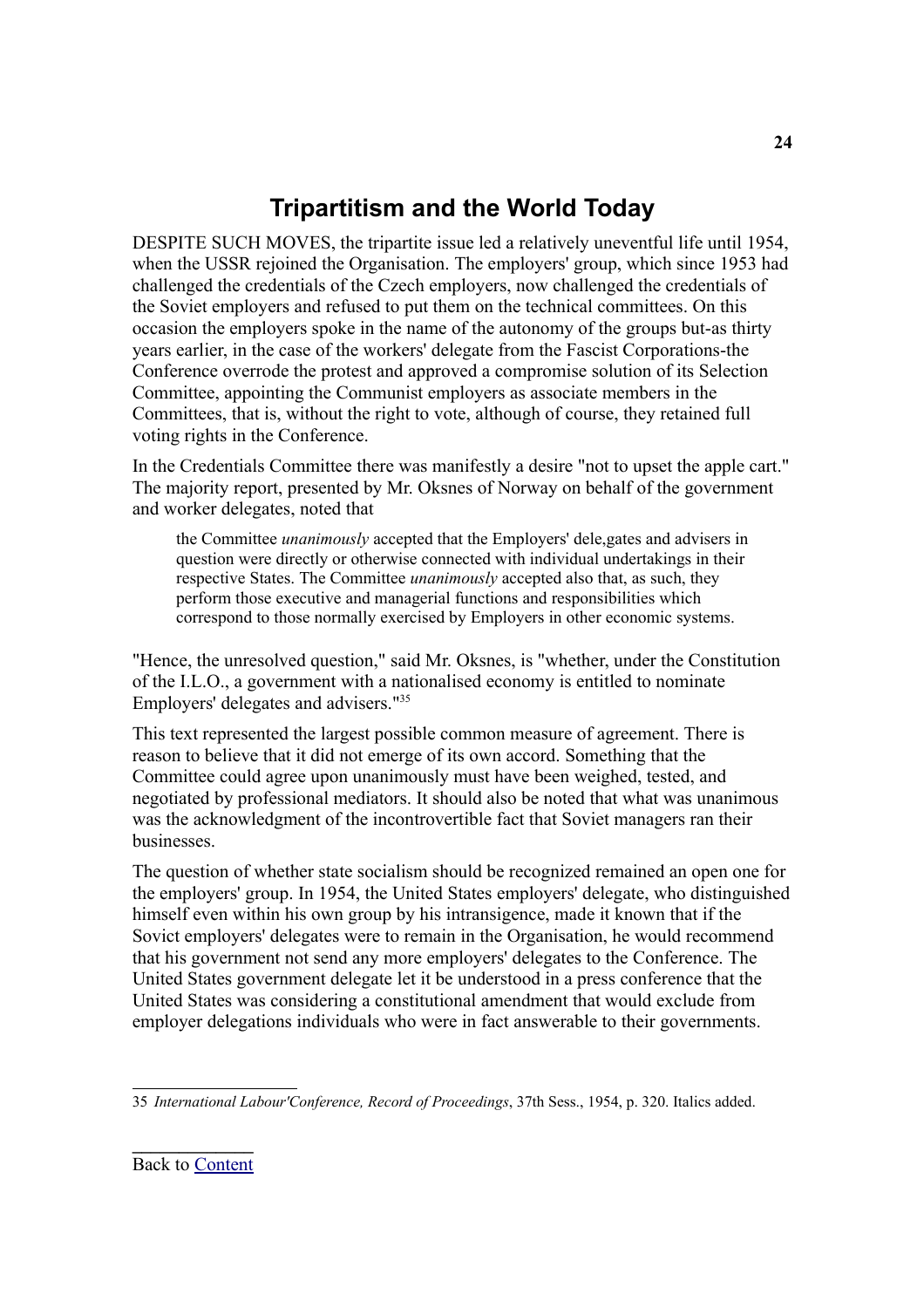But before the issue came to this point, the Organisation set in motion study machinery designed to clarify the basic premises of the situation and also, it must be admitted, to gain time in the hope that in one way or another people would become accustomed to co-existence, that the sharp edges would be blunted, and that ILO would be able to go on with its work, if not as before, at least with relative serenity.

#### <span id="page-24-0"></span>*The McNair Committee inquiry*

At the 127th session of the Governing Body in Rome in November 1954, the workers' group, presided over by Sir Alfred Roberts of the United Kingdom, proposed that the Governing Body establish a tripartite committee to examine Article 3, paragraph 5, of the Constitution, which provides for the appointment of workers' and employers' representatives, and to make proposals for amendments that would "ensure that Workers' and Employers' representatives could only be appointed after nomination by organisations of workers and employers which are free and independent of their governments. " [36](#page-24-1) The employers' group supported this proposal, but strong opposition arose in the government group. Out of the negotiations came, at the next session of the Governing Body (March 1955), a compromise. The Governing Body reaffirmed the tripartite principle of the Organisation but recognised at the same time that

problems of the application of this principle arise owing to the fact that the relationships between governments on the one hand and employers' and workers' organisations on the other hand vary from country to country.

Having thus expressed its skepticism regarding the possibility of applying a single yardstick, the Governing Body forebore to put forward amendments which would assure the freedom and independence of non-governmental organisations. Instead it asked the Director-General of the Office to "arrange for the preparation of a report ... regarding the extent of the freedom of employers' and workers' organisations from government domination or control" in each of the member states . [37](#page-24-2) To this end the Director-General on 31 May 1955 established a Committee of Independent Experts, composed of Sir Arnold McNair-later Lord McNair-former president of the International Court of justice, who presided; Mr. Pedro de Alba, former president of the Senate of Mexico; and judge A. R. Cornelius of the Federal Court of Pakistan.

The McNair Committee having the matter in hand, no one raised the question of the Communist nongovernmental delegates at the june 1955 Conference. However, as in 1954, the employers' group refused to appoint Communist employers' delegates to the Committees and, as in 1954, the Selection Committee, approved by the Conference, appointed them as associate members.

In March 1956, the McNair Committee submitted its report to the Governing Body-four volumes totalling 2,400 pages of which 1,900 were devoted to describing the particular

<span id="page-24-1"></span><sup>36</sup> *Governing Body, Minutes, 127th Sess.*, Nov. 1954, p. 125 (Appendix XXI).

<span id="page-24-2"></span><sup>37</sup> Ibid., 128th Sess., Mar. 1955, p. 58.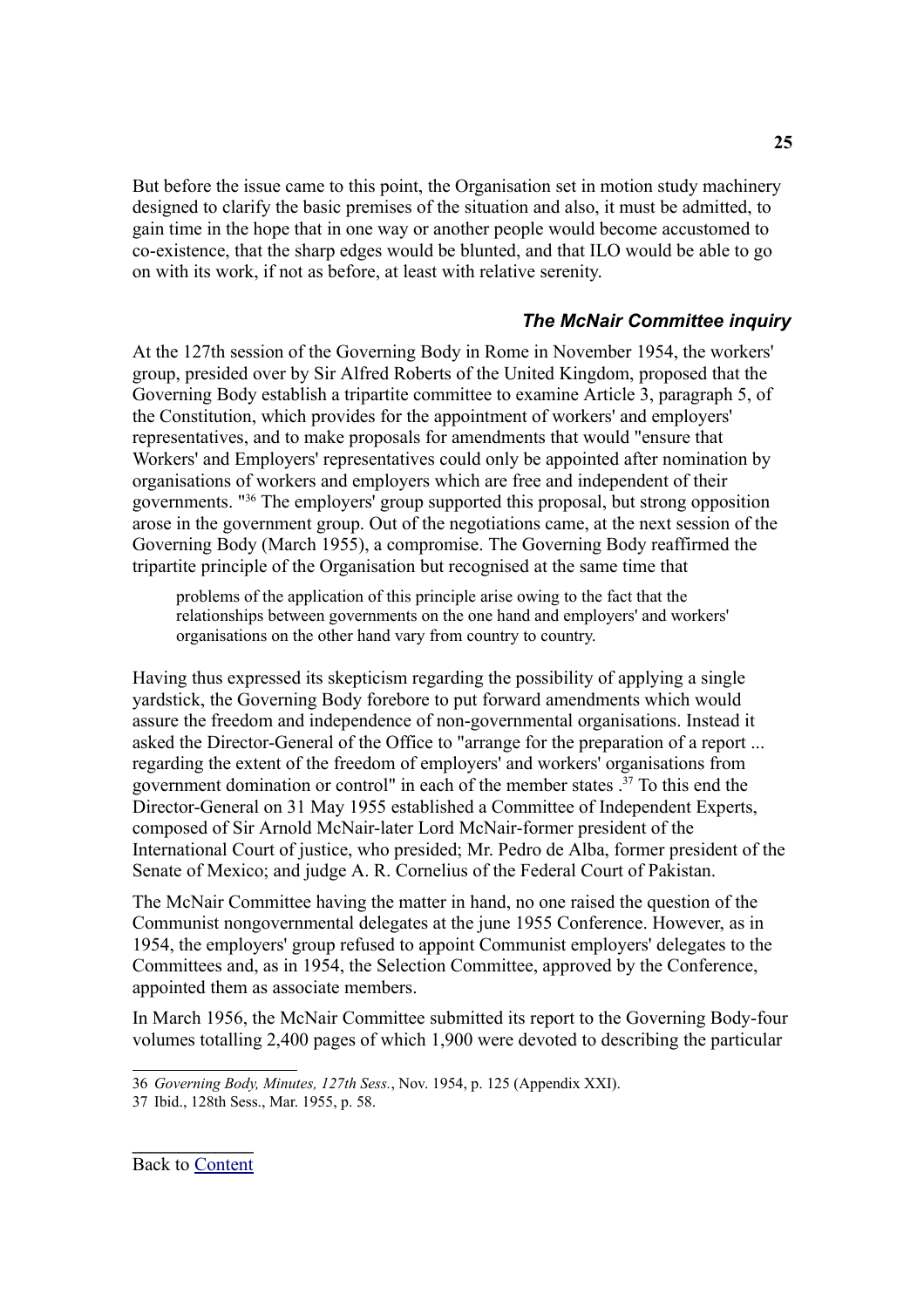situation in member countries. This had not been achieved without difficulty. The Committee had sent a fourteen-page questionnaire to governments, clearly stipulating that it would not "proceed to form any conclusions, either interim or final, until they have had full opportunity to place before the Committee all the information which they may regard as relevant." [38](#page-25-1) When, two months later, forty-three governments had not replied, the Committee then prepared its monographs on the basis of the available documents for each of the seventy member countries, describing the existing situation in regard to employers' and workers' organizations and those elements of law and practice which seemed pertinent to it. The monographs were sent to governments, and comments were requested by letter and by telegram. In the end, only five countries (Bolivia, Byelorussial Libya, the Ukraine, Venezuela) remained totally mute. Fifty-five countries, including the USSR, had made comments or corrections that were taken into account.

### <span id="page-25-0"></span>*A Single Yardstick?*

As might be expected, the general conclusions stemming from the report corroborated the initial skepticism of the Governing Body.

The Committee submitted a majority report signed by Lord McNair and Mr. de Alba, and a minority report signed by judge Cornelius. Both merit examination. The majority report declared:

It is obviously a serious matter when a government can place obstacles in the way of the formation of an organisation of workers and employers. If it has the power to suspend or dissolve an organisation or to cancel its registration (where registration is essential to its effective functioning) without previous application to a court of law, it is in possession of a dangerous instrument of "domination and control." It can terminate the existence of the organisation, it can deprive the members of their rights, and, incidentally, it can threaten the officers of the organisation with the loss of their livelihood. The power of suspension or dissolution or cancellation of registration without previous application to a court of law appears to exist in at least 20 countries, in varying degrees, and it appears from an examination of the proceedings of the Governing Body Committee on Freedom of Association that abuses of this power have in fact occurred.<sup>[39](#page-25-2)</sup>

The report then went on to point out that "there has been a marked and accelerating swing in favour of the increased participation of governments in the economic activities of their countries." It is was thus "inevitable" that government participation in the economic field should increase the influence of governments, "whether that increase finds expression in laws and practices or whether it is of a less tangible kind." The majority recognized, however, that standards for good administration exist in socialized as well as in non-socialized enterprises, and was convinced that

<span id="page-25-1"></span><sup>38</sup> *Report of the Committee on the Extent of the Freedom of Employers' and Workers' Organisations*, op. cit., Appendix 1, pp. 4-5.

<span id="page-25-2"></span><sup>39</sup> *Report of the Committee...*, op. cit., para. 337.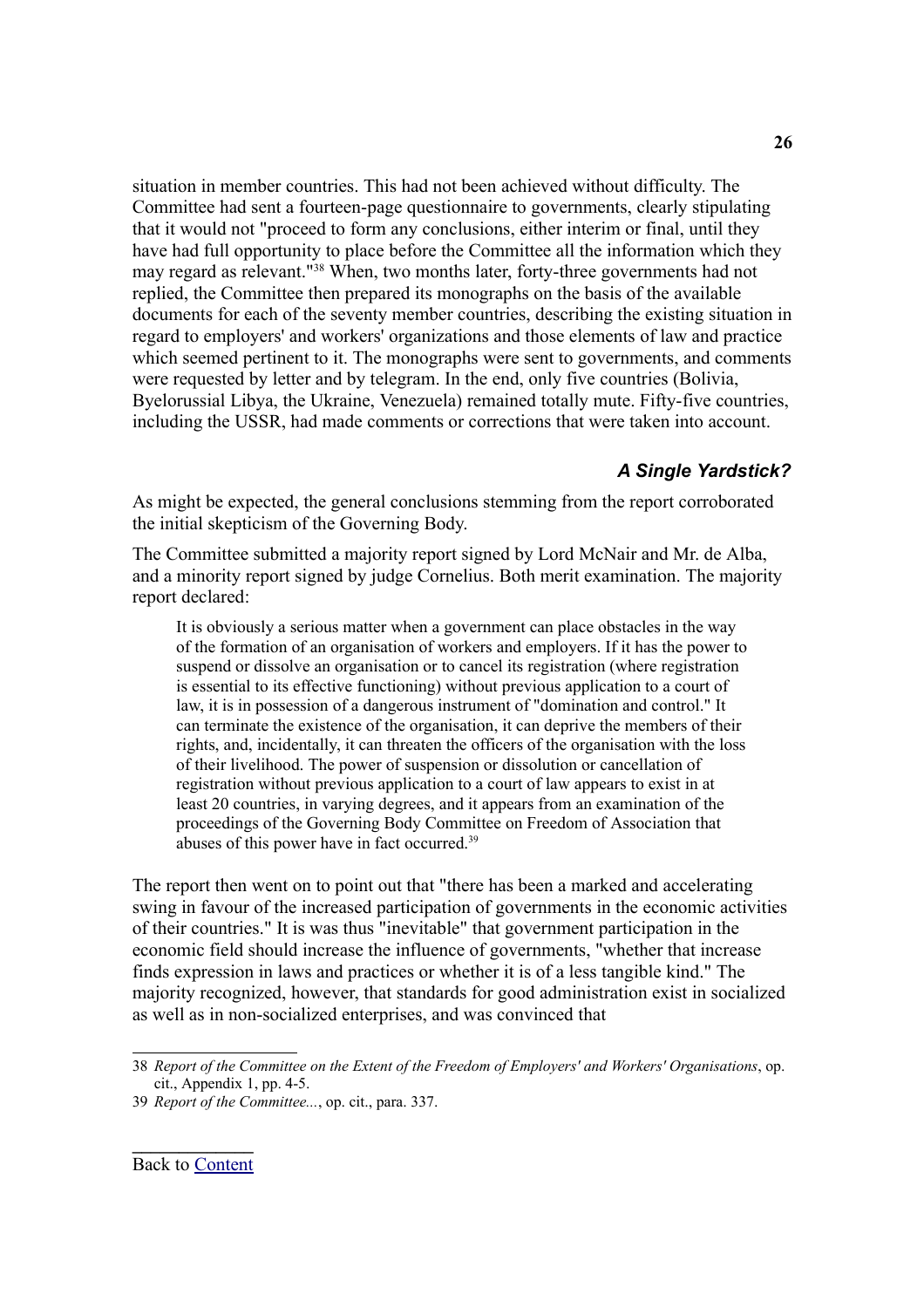in most countries every effort is made to ensure that those responsible for the direction and management of public enterprises shall be held strictly accountable for the efficient management of the industry entrusted to them, and that in the course of their work they are confronted with many of the same problems which occupy the attention of employers and managers in private industry.<sup>[40](#page-26-0)</sup>

Basing its conclusions on this factual situation, the majority believed that the contribution of employers and workers in the ILO had probably changed in character: in the beginning, they had ensured the protection of their respective material interests and at the same time made available their experience as regards industrial management and the well-being of their employees. Lord McNair and Mr. de Alba thought that the initial purpose of this separate representation had acquired a larger meaning, and that it was now also a question of the combined interests of these two elements in the realm of productivity and in the functioning or technical competence of industrial management. They suggested that in this light the contribution of employers and workers had a less negative character and tended to do more than merely protect the interests of capital and labor.

The McNair Committee majority noted that there was no employers' organization in the USSR and that according to the statutes of the labor unions the latter "conduct all their activities under the guidance of the Communist Party of the Soviet Union, the organising and directing force of Soviet society." As regards the employers, the majority was of the opinion that administrative personnel had

extensive powers and discretions and responsibilities and that a great deal is left to their independent judgment within the limits of the over-all economic plan, so that it is evident that by reason of their experience they are capable of making a distinctive contribution to the work of the Organisation.<sup>[41](#page-26-1)</sup>

In summary, what the McNair Committee majority was saying was that (1) a literal and legalistic interpretation of the Constitution would be tantamount to excluding a third of the members of the Organisation where trade union freedom was not guaranteed; (2) the economic evolution of the world had deprived representatives of private industry of their exclusive title as defenders of the employer's point of view; (3) this evolution had markedly increased the similarity in the nature of the functions performed, regardless of the structure of the enterprise; and (4) Communist employers, by virtue of their technical duties, have a special contribution to make to ILO. The Committee, however, left open the question of whether the Communist employers would have the political freedom to make this contribution or whether they would merely be the docile instruments of the policy of their government.

<span id="page-26-0"></span><sup>40</sup> Ibid., paras. 338, 340.

<span id="page-26-1"></span><sup>41</sup> Ibid., paras. 350, 353.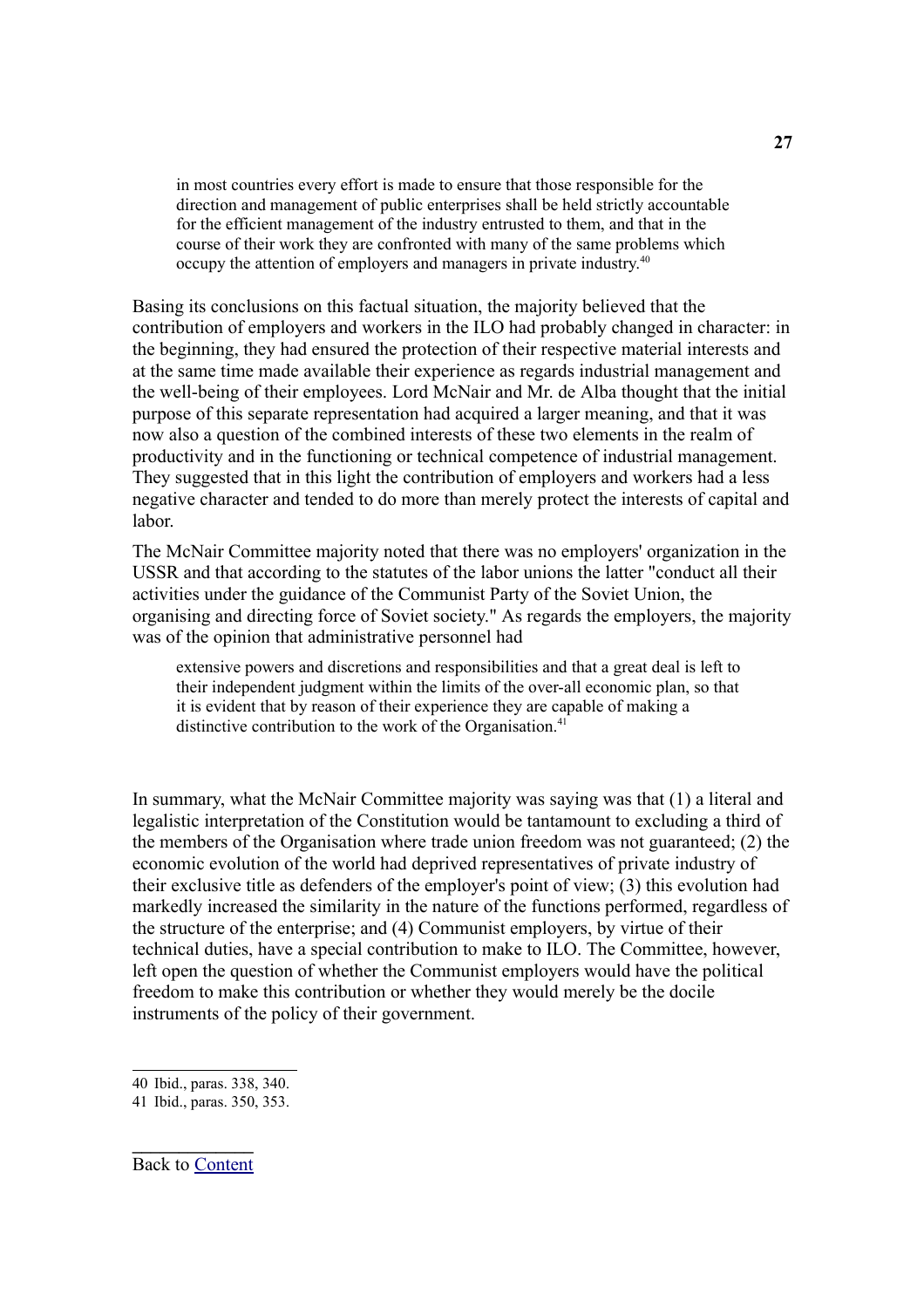In his minority report, judge Cornelius stressed that very different criteria had to be used if the objective was to measure, under various circumstances, the amount of domination or control exercised by governments over professional associations. Citing the example of the Middle East, he recalled that

countries are found whose governments are at present engaged in bringing organisations of workers and employers into existence, both by education in trade union practice as well as by legislation. A degree of governmental influence is to be inferred which these organisations are probably powerless to resist. Yet it has to be conceded that it is an influence of a parental character, and the presumption of benevolence must be made in its favour.

### He added:

In more than one country, organisations have been formed under the aegis of the governments themselves. This may be necessitated by the "trade union movement" being in a nascent state of development, but it must obviously be long before a body so created can become capable of functioning in complete independence of the government. [42](#page-27-1)

Thus to the factual skepticism of his two colleagues, which he shared, judge Cornelius added skepticism as to principle. Not only did freedom of association not exist in its pure state, except in a limited number of countries, but it was not at all certain that it corresponded to the development needs of certain countries. With the growing number and political importance of the underdeveloped countries of Africa and Asia, their point of view had assumed an importance that would have been unimaginable in 1919.

#### <span id="page-27-0"></span>*Reaction to Findings*

Needless to say, the employers' group received the McNair Committee report coldly, since, while maintaining the principles of trade union freedom and of the tripartite structure of ILO, it in fact gave priority to the universality of the Organisation and strengthened the arguments of the partisans of an evolutionary interpretation of the Constitution. The employers' group continued to refuse to appoint Communist employers to the Committees of the Conference.

The Western employers at the European Regional Conference in 1955 had already walked out of the Committees in which Eastern employers had been seated over their objection that a true employer had to be independent of government to merit this designation. In 1956, as before, the ILO Conference approved the credentials of the Soviet employers on the principle of *res judicata* and appointed them associate members in the Committees. The debate lasted two days; over forty speakers asked for the floor. In the name of their different economic structure, the Russians demanded the right to sit in the three groups. The employers from private industry refused to consider what they deemed a violation of the Constitution. Sir Richard Snedden, the employers'

<span id="page-27-1"></span>42 Ibid., Note by Mr. Justice Cornelius.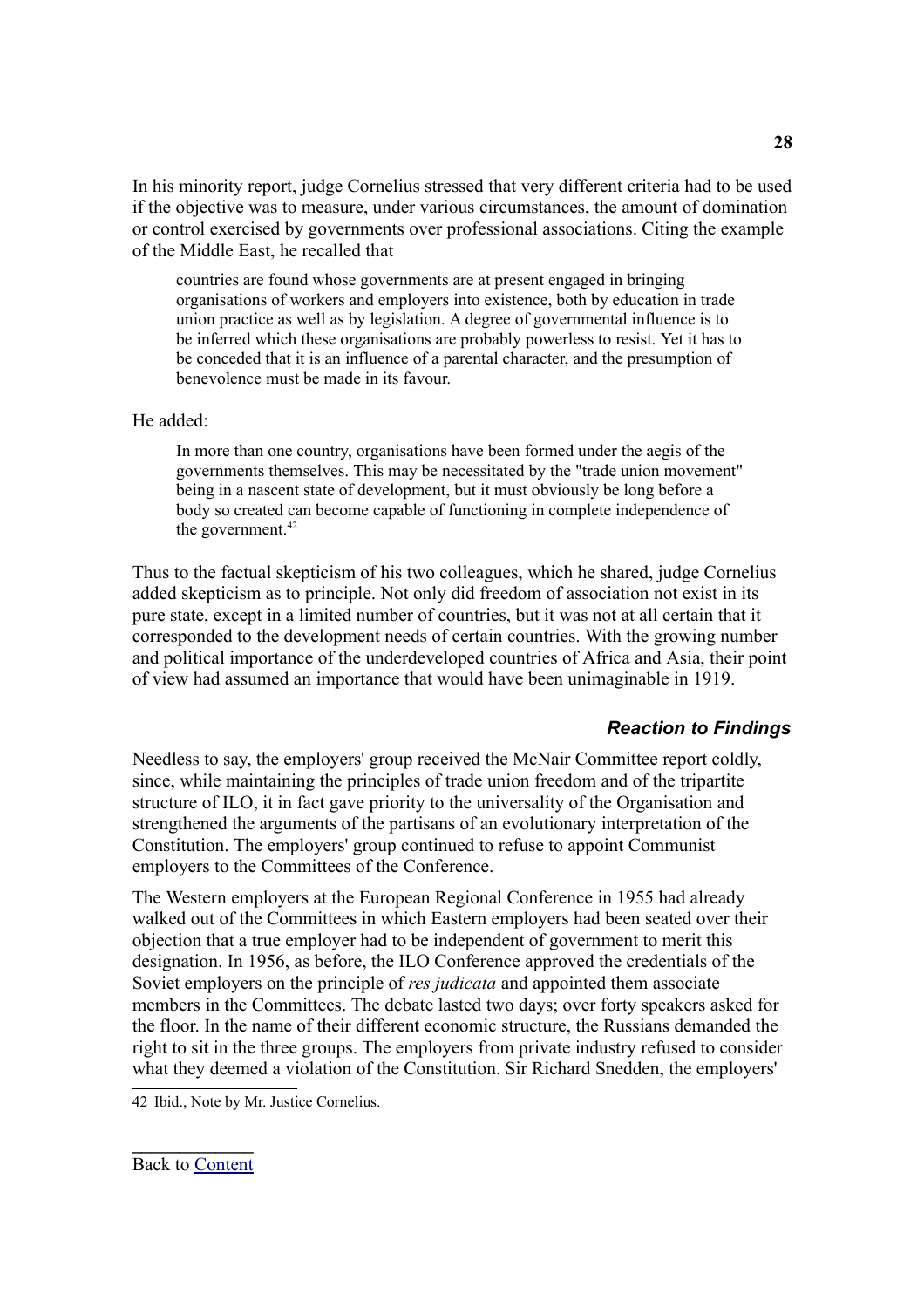delegate from the United Kingdom, said "it may well be that ultimately the only real solution is for the free countries to withdraw from the present set-up and to establish an I.L.O. of their own." [43](#page-28-1)

But many government and workers' delegates feared, above all, any cleavage in the Organisation – the former because of their desire not to aggravate the international situation, the latter because they were engrossed in maintaining contact with the growing trade union movement in the new countries and were thus prepared to abandon a narrow and legalistic interpretation of the Constitution.

Professor Robert Ago, the Italian government delegate and former chairman of the Governing Body, conclusively proved that it would be impossible to amend the Constitution in the direction suggested by the employers' group, that is, by explicitly requiring that non-governmental delegates be designated by organizations that were independent of their governments: if this principle were to be applied strictly, a good third of the members of the Organisation would fail the test. In order to take effect, a constitutional amendment required ratification by two-thirds of the members. No one had ever seen a state ratify something directed at its exclusion.

### <span id="page-28-0"></span>*Effect of the Hungarian Crisis*

Actually, in November 1956, the Governing Body rejected by 29 to 11 the constitutional amendment submitted by the employers' group. But meanwhile a new development had intervened that was to interject into the debate an exceptionally powerful wave of emotional tension: the uprising of the Hungarian workers, the publication of their demands, and their crushing by the return in force to Budapest of the Red Army. By 36 to 2 (USSR and Egypt-this was also at the time of Suez), with 2 abstentions (Burma and India), the Governing Body in November 1956 approved a resolution expressing its solidarity with the Hungarian workers who were struggling for their fundamental freedoms. And when the time came to discuss the McNair Committee findings on trade union freedom in the USSR, the Swiss workers' delegate, Mr. Jean Möri, pointed out that

under the constitution and rules of the Soviet trade unions mentioned by the U.S.S.R. Government the Congress of Trade Unions of the U.S.S.R. was convened once every four years, but the Workers could not help noticing that in spite of this no Congress of Russian trade unions had been held for 17 years.

He added that "it was to be hoped that this regulation would be applied in future."<sup>[44](#page-28-2)</sup>

The reaction to the Hungarian crisis was reinforced at the june 1957 Conference by the Report of the United Nations Special Committee on the Problem of Hungary, which declared: "Having taken over Hungary by armed intervention, the Soviet authorities

<span id="page-28-1"></span><sup>43</sup> *International Labour Conference, Record of Proceedings*, 39th Sess., 1956, p. 134.

<span id="page-28-2"></span><sup>44</sup> *Governing Body, Minutes*, 133rd Sess., 20-24 Nov. 1956, p. 51.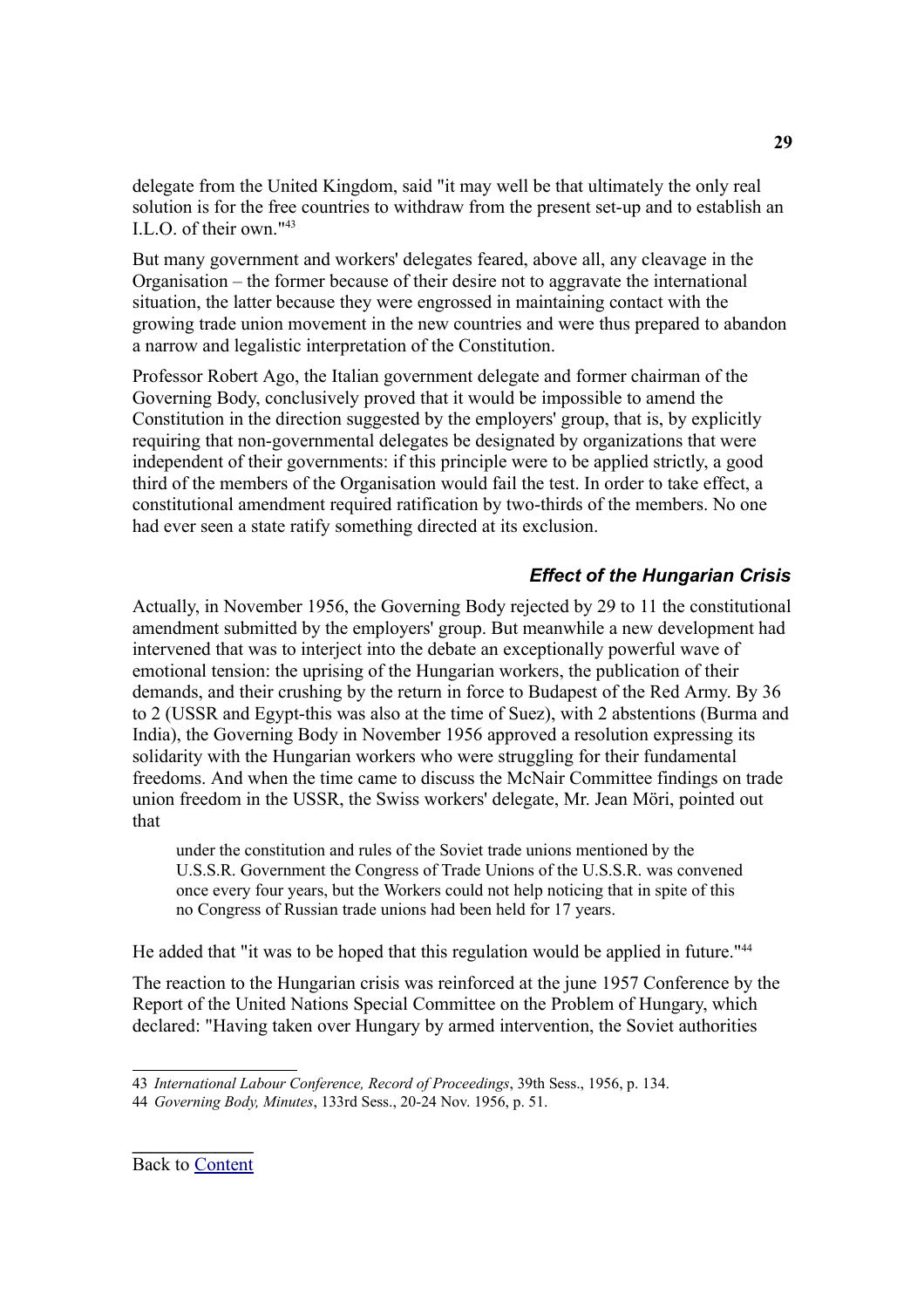were compelled ... to administer a country whose popularly supported Government they had overthrown." [45](#page-29-2)

This time the entire Hungarian delegation was almost unseated. By a simple majority (94 to 88, with 52 abstentions), the Conference upheld the challenge to the credentials of the Hungarian government delegates, but to invalidate them would have required a two-thirds vote. That this was not obtained was primarily because most of the governments thought this decision should first be taken by the United Nations. But the credentials of the Hungarian non-governmental delegates, about which the United Nations could have nothing to say, were rejected by an overwhelming vote: those of the employers by 141 to 7, with 35 abstentions; those of the workers by 141 to 5, with 20 abstentions. Thirty-four governments, and all the workers' representatives from the two Americas, Western Europe, Scandinavia, and Asia had voted for rejection.

By the 1958 Conference, the United Nations General Assembly had adopted the Report of its Special Committee on Hungary and had failed to approve the credentials of the Hungarian delegate. [46](#page-29-3) Moreover, the execution of Imre Nagy and General Pál Maléter had just been announced. To avoid the precedent – dangerous for a specialized agency – of a rejection of credentials on political grounds, Sir Guildhaume Myrddin-Evans sought to have the Conference express its indignation in a special resolution. But this exceptional procedure would have had to be adopted unanimously by the officers of the Conference, and this was obviously impossible because one of the vice-presidents was a Romanian. All that could be done was to reject the Hungarian credentials. This was done by 142 to 48, with 29 abstentions, for the government delegates, and 146 to 48, with 23 abstentions, for the employers' and workers' delegates. This was the first time in the history of international organization that the credentials of government delegates had been rejected.

#### <span id="page-29-1"></span>*The Ago Committee*

In 1957 the Soviet employers had again been accorded associate membership in the Conference Committees. They lost it in 1958 as a result of a stiffening in the Soviet attitude: angered by rejection of a Polish government proposal to give the Communist employers full membership in the Committees, the Communists joined with the Western employers to reject by 97 to 63, with 53 abstentions, the traditional compromise of the Western governments-that of associate membership.

This situation pleased the Western employers, who thus obtained what they wanted, but it was obvious that the Soviet Union was not going to accept such discrimination without protest. As Mr. Arutiunian had declared in the Governing Body,

<span id="page-29-3"></span><span id="page-29-0"></span>46 General Assembly Res. 1133 (XI) endorsing the Report was passed (60 to 10, with 10 abstentions) on 14 Sept. 1957. On 10 Dec. 1957 the Twelfth Assembly accepted (77 to 1) the report of its Credentials Committee containing a United States motion "that the Committee take no decision regarding the credentials submitted on behalf of the representatives of Hungary," United Nations Doc. A/3773, 9 Dec. 1957; a similar motion had been adopted at the Assembly's eleventh session.

<span id="page-29-2"></span><sup>45</sup> *United Nations General Assembly, Official Records*: l1th Sess., 1957, Suppl. No. 18, p. 11.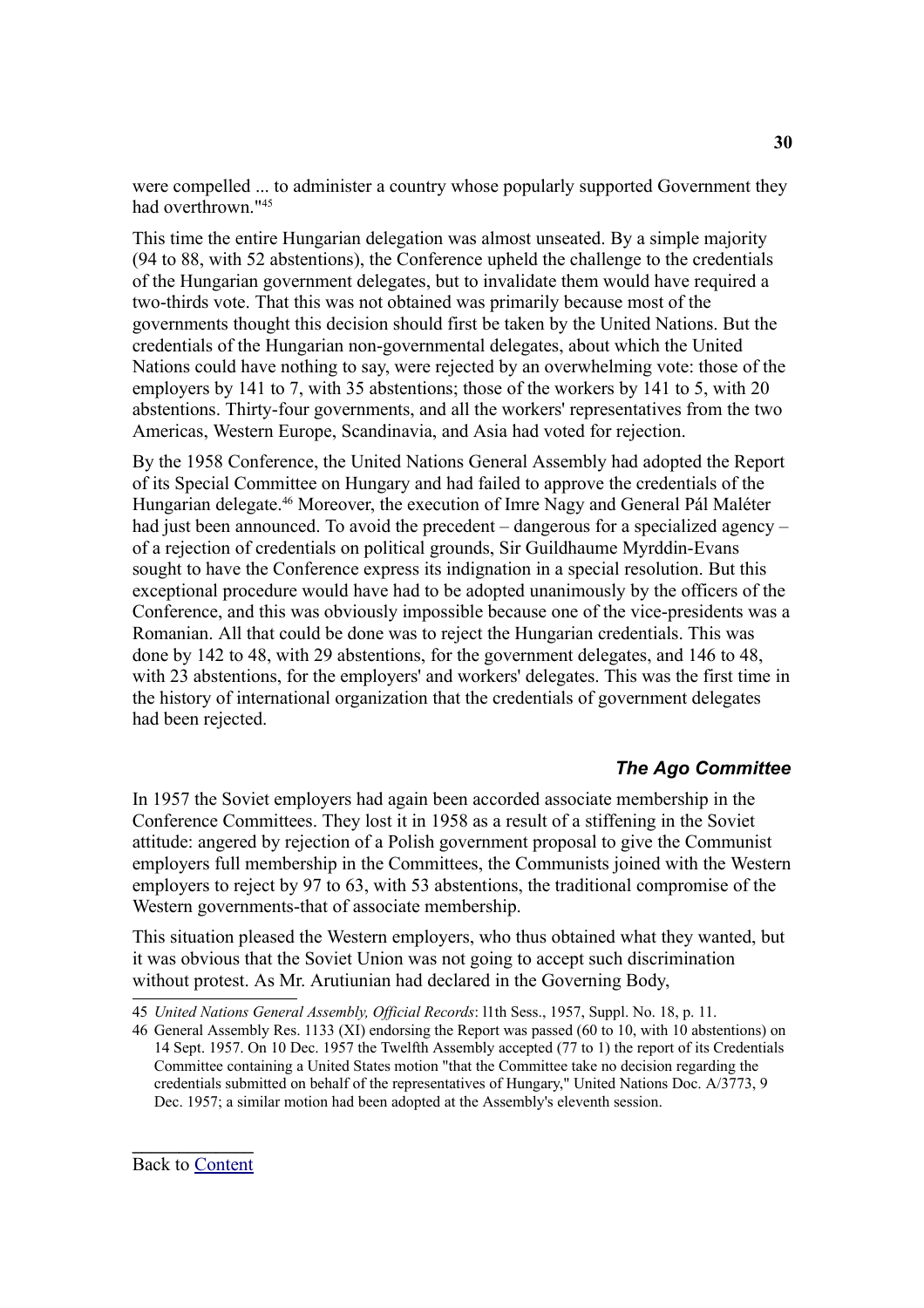Newton's law that action and reaction were equal and opposite ap,plied to the reactions which would follow from attempts to prejudice the rights of the Socialist countries in respect of the organisation of the I.L.O.'s work... The Soviet Union had come into the I.L.O. in a spirit of co-operation, but its rights must be respected; if they were not, the Soviet representatives would defend their rights and in so doing they might have to make public criticism of the working methods of the Organisation. [47](#page-30-0)

In order to provide the basis for a modus vivendi, the Office had submitted to the October 1957 session of the Governing Body a report concerning

- a) the Setting up of Continuing Fact-Finding Machinery to establish the Facts in relation to Freedom of Association;
- b) Improvement of the Practical Methods of Working of the International Labour Conference. [48](#page-30-1)

The two parts of this report were discussed again at the March 1958 session. In regard to freedom of association, the debate revealed that governments were generally not inclined to submit to a rigorous examination of their behavior in this area. The Office withdrew its proposal to create an independent mechanism and, with relief, the Governing Body approved a resolution providing that the present Committee on Freedom of Association should hold "a special meeting to consider the improvement of its procedure." [49](#page-30-2)

As far as the working methods of the Conference were concerned, the Governing Body had agreed in principle in October 1957 to set up a tripartite committee to study the adaptation of Conference procedure to the existing situation. The following spring the members of the Committee were appointed: Professor Roberto Ago, Italian government delegate, as Chairman, without the right to vote; government group, H. A. Majid (Pakistan), Rául G. Migone (Argentina), and Sir Guildhaume Myrddin-Evans (United Kingdom); employers' group, C. G. Parker (United States), P. Waline (France), and N. H. Tata (India); workers' group, E. Nielson (Denmark), A. Sanchez Madariaga (Mexico), and J. Möri (Switzerland).

A working document for the Committee was prepared by the Director-General, providing the Committee with

a complete catalogue of all the proposals that had been made, which meant practically all the possible proposals. The Governing Body was aware in advance of the advantages that some saw in the adoption of some proposals and the disadvantages that the same proposals would imply in the view of others. Above all

<span id="page-30-0"></span><sup>47</sup> International Labour Office Doc. G.B.138/P.V.8, p. VIII/13. (Governing Body, 138th Sess., Draft Minutes of the 8th sitting, 15 Mar. 1958, Agenda item 23.)

<span id="page-30-1"></span><sup>48</sup> International Labour Office Doc. G.B.137/3/1, 29 Oct.-1 Nov. 1957.

<span id="page-30-2"></span><sup>49</sup> International Labour Office Doc. G.B.138/P.V.3, p. III/11 (Governing Body, 138th Sess., Draft Minutes of the 32 sitting, 12 Mar. 1958, Agenda item 2.)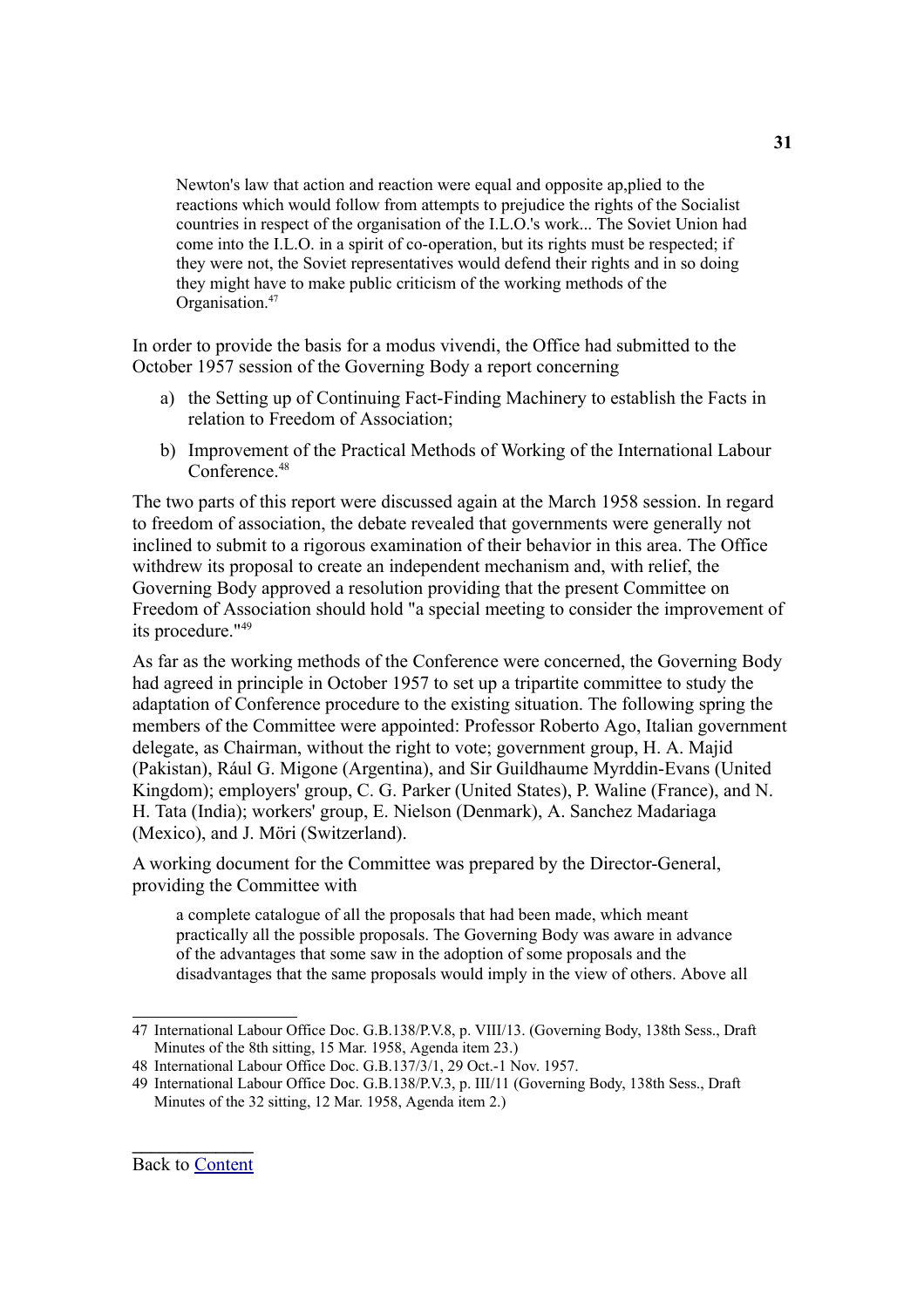the Governing Body was now in a position to appraise the difficulties in the way of formal submission of any single one of the proposals in question.<sup>[50](#page-31-0)</sup>

The concepts were too divergent for the Committee to arrive at a unanimous conclusion. The majority, composed of the government and workers' members of the Ago Committee, were concerned with the need "to remove this source of acrimony from the proceedings of the Conference and thereby enable the Conference to concentrate more fully upon the practical work of the Organisation. "<sup>[51](#page-31-1)</sup> The employers' group, on the contrary, was primarily interested in safeguarding its autonomy.

The new procedure as devised by the Ago Committee, which is to be placed before the june 1959 Conference, provides that "every delegate making application to his Group for membership of a committee shall be placed on the list of members of that Committee." [52](#page-31-2) The groups then recommended that the Conference decide how many members of each group shall have the right to vote and which members shall form the "voting section" of the group. If a delegate deems that he has been wronged by not being included in the voting section, he may have recourse to the Conference.

Heretofore an appeal has gone first to the Selection Committee and was then debated in plenary session. Henceforth, "the Conference shall without debate transmit the appeal to a Board selected from a panel of independent persons who have been previously appointed by the Conference." There will be no appeal from a decision of the Committee and the Conference will give effect to it without debate. Under the appeal procedure, "in no case shall more than two delegates be added to the voting section of any one committee." [53](#page-31-3) Thus an Areopagus has been created with a composition reminiscent, for example, of the former judges of the Hague Court, where the authority of the Hague Conference was delegated to professors of international law to make the final determination of the voting members in the technical committees.

As might be expected, this solution has not been accepted without protest by the free employers. Having denied the right of the Conference to impose Communist partners on them in the Committees, they also denied that this right should be delegated to a kind of arbitral tribunal.

On the Communist side, the Soviet delegate on the Governing Body said that, in limiting to two the number of delegates who could be added to the voting section of each Committee, the Ago Committee was in principle far removed from the principles of the Constitution. However, he declared, he was prepared to accept this proposal on an experimental basis for the june 1959 Conference. The USSR has nothing to lose by the experiment because up to now the Conference has granted the Soviet employers only one additional member, with no voting rights in each technical Committee.

<span id="page-31-0"></span><sup>50</sup> International Labour Office Doc. G.B.137/P.V.6, p. VI/7. (Governing Body, 137th Sess., Draft Minutes of the 6th sitting, 3l Oct. 1957, Agenda item 3.)

<span id="page-31-1"></span><sup>51</sup> International Labour Office Doc. G.B.141/2/9, 10-13 Mar. 1959, p. 4.

<span id="page-31-2"></span><sup>52</sup> Ibid.

<span id="page-31-3"></span><sup>53</sup> Ibid., p. 5.